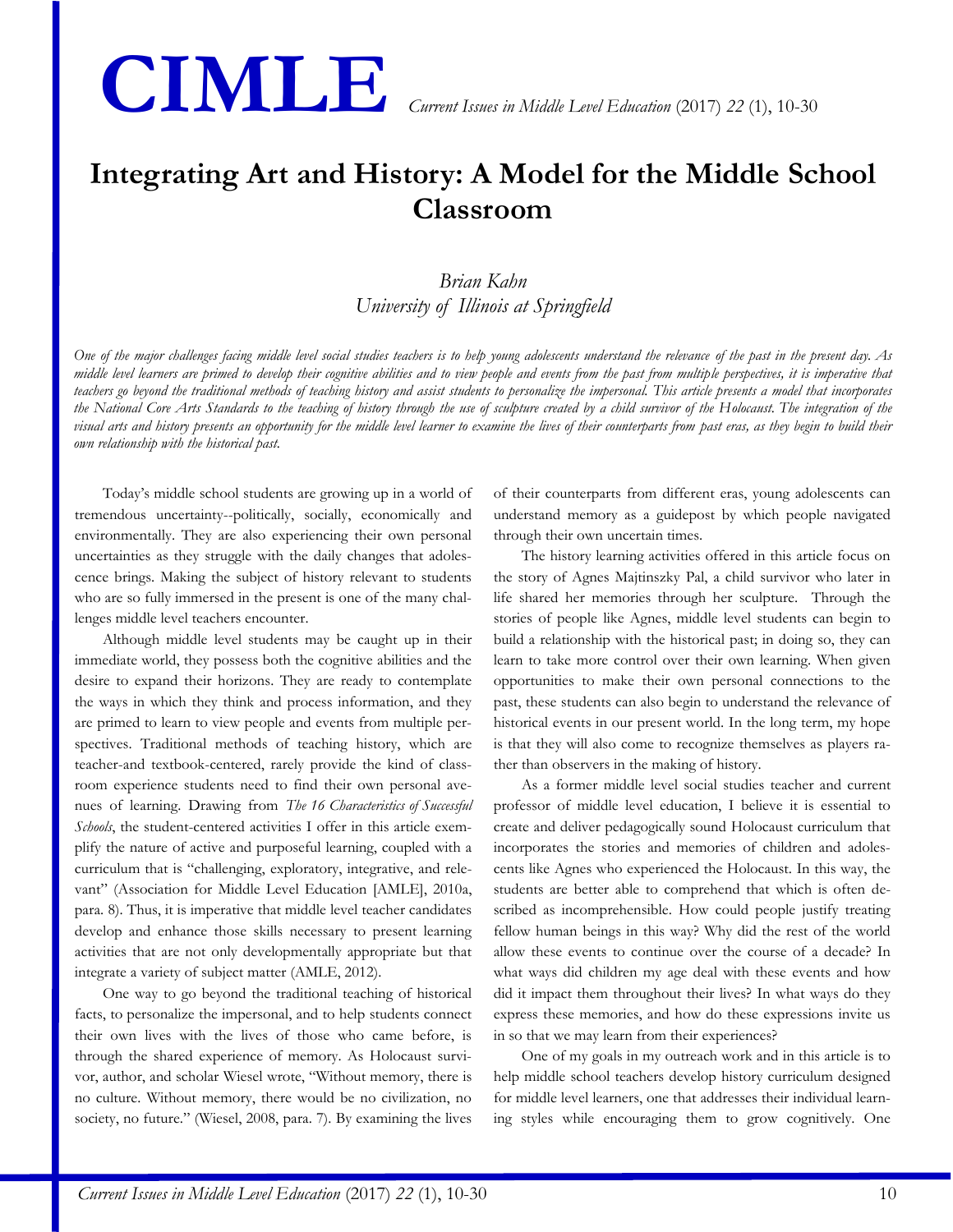means of achieving this goal, presented in this article, is through an interdisciplinary model connecting the visual arts with the study of history.

#### **The Argument for Arts Integration**

In *Art as Experience*, Dewey (1934) made the case for the integration of the arts in a child-centered curriculum, suggesting the then progressive notion that the aesthetic experience should play a large role in the education of the whole child. Influenced by the spirit of educational innovation of the 1960's, Broudy (1972) advocated for greater attention to aesthetic education as a means to develop the imagination. In response to the threat of diminishing funding for the arts, the argument for art integration in the nation's classrooms reemerged in the 1990's, resulting in the 1994 National Standards for Arts Education (Bresler, 1995). More recently, the National Coalition for Core Arts Standards developed the voluntary National Core Arts Standards (2014). While not associated with the Common Core State Standards (CCSS), these standards follow the basic structure of the CCSS in an effort to make them more useful and applicable across the curriculum and all grade levels.

Research findings suggest that participating in the arts strengthens student achievement in other academic areas (Sloan, 2009). Statistics point to the motivating power of arts integration programs, also known as arts infusion, resulting in greater academic achievement from children at all points on the economic spectrum, elevated levels of community service, and even improved school attendance (Catterall, Dumais, & Hampden-Thompson, 2012). Similarly, Stevenson & Deasy (2005) suggest that the infusion of the arts can empower disenfranchised children.

At the middle school level AMLE suggests that arts-infused learning is integrative and exploratory, and assists the students to better relate the curriculum to their own experiences while reinforcing essential middle level constructs including creativity, problem-solving, communication, collaboration, and construction of knowledge (AMLE, 2010b). A number of researchers have argued that experiential learning in the form of arts-infused experiences at the middle level fosters resiliency, enhances reasoning and engagement, and provides students with culturally relevant, realworld connections (Bernard, 2004; Diket, 2003; Gay, 2000). As an example, local middle school students who had recently completed a Holocaust unit visited an exhibition of Agnes Majtinszky Pal's work. The students interacted with the artist and the actual sculptures; they were mesmerized by the beauty of her work and the fact that she was present to share her experiences and answer their questions. This was history in real time, and exploratory and experiential curriculum at its best.

When teaching the Holocaust to my eighth grade students, I often used artwork created by survivors to discuss how memories can be represented in a variety of forms. In my lesson, art serves as one point of entry to a time past, and, at the same time, an opportunity to better understand the nature of artistic expression. In this way, the work can challenge the middle level learner to make the connections between the arts and the discipline of history. Likewise, it provides the teacher of middle level learners an opportunity to create meaningful learning activities that integrate the arts with the core content areas.

#### **Meet the Artist**

The context for this series of activities is a unit addressing the issues and events of the Holocaust, 1939-1945. There are numerous guidelines for creating pedagogically sound Holocaust units; in particular, curriculum experts suggest inclusion of survivor stories and the opportunity to reflect upon and present new knowledge gained during the unit. These activities fit well near the end of the unit, as students read and possibly hear the words of actual survivors. While the historical facts are important, it is often the stories and memories of those actually involved that have the greatest impact on students.

The main historical player in this series of lessons is child survivor and artist, Agnes Majtinszky Pal; the primary sources are her sculptures. Her work is the product of her memories. I met Agnes in early 2000, and she spoke to my students that next summer and shared her work and memories:

At some point we discovered the thistles that the wind blew in through the barbed fence – they were covered with their tiny hooks, making them stick to everything, our clothes, our hair, and even to each other. Disregarding their sharp and ugly stickers, we gathered these tiny gifts of the wind. We made sculptures from thistles by sticking them together and sticking them to ourselves. Weeks had passed…I missed everything we left that spelled home. This is where my eighth birthday found me…it was a dark period for us (Majtinszky Pal, 2000, pp. 1).

Teachers and students will have access to Agnes's complete survivor testimony, (See Appendix A) as well as a selection of photographs of her sculptures along with the title, dimensions, date of completion, and description by the artist, in her own words (See Appendix B). For the purposes of this article the following represents a brief overview of her survivor testimony:

Agnes Majtinszky grew up in Makó Hungary in the early 1940's with her father, mother, and brother. As a young child, Agnes recalls the life they had in Makó, growing up Jewish but assimilated into the daily activities of the community. What she describes as an enchanted life was soon to become a distant memory. In 1942 the Hungarian government, on direct orders from Germany, began issuing decrees that limited employment preventing Jews from serving in prominent positions. One year later, Agnes's father lost his job and the family had to depend upon her mothers' cottage industry of raising and selling geese. She recalls the day the Nazis marched into Hungary, forcing Jews to sew yellow stars on their clothing, confiscating their homes, and by May of that year, moving all Jews of Makó into a temporary ghetto. The next move would be to a series of slave labor camps.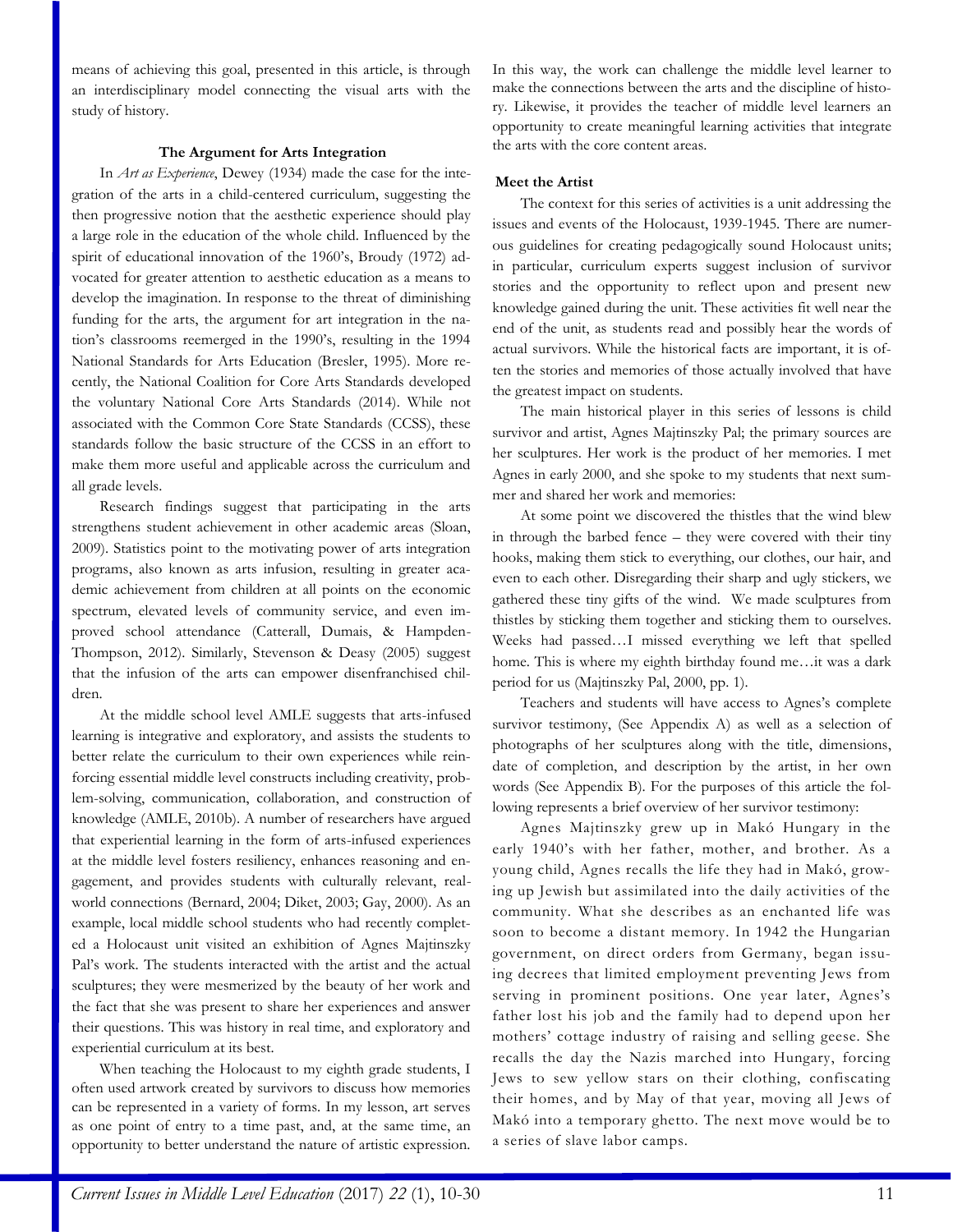Agnes survived the labor camps, largely due to the actions of her mother. She lived through the Hungarian revolution of 1956, and by the close of 1957, Agnes had fled to Austria and secured passage to the United States. Meeting her brother in Brooklyn, she soon moved to Michigan where she completed her degree in art and met her husband-to-be, Alex Pal. They moved to Edwardsville, Illinois where they raised their son, George. In 2004, Agnes earned her Masters of Arts degree from Southern Illinois University Edwardsville, where she perfected her technique as a metalsmith. As a child survivor of the Holocaust, Agnes's memories are the primary inspiration for her artwork. As suggested in the quote above, her recollection of playing with thistles figures prominently in both her imagination and her art. Her sculptures, whether rusted iron, copper, or silver, are a testament to the human spirit and speak to a point in history that is slowly fading from our collective memory (Majtinszky Pal, 2005).

#### **Let's Start with the Arts**

This model of integrating the arts and history is based, in part, on the Kennedy Center for the Performing Arts work with teachers and visual literacy, which is defined as "the ability to interpret, negotiate, and make meaning from information presented in the form of an image. Visual literacy is based on the idea that pictures can be read and meaning communicated through a process of reading" (Hattwig, 2010, para. 1). It is therefore essential that students enhance their familiarity with the basic elements or building blocks of art, including color, line, form, shape, texture, and focal point (National Gallery of Art, 2016). Students can learn these elements of the artist's toolbox through teacher demonstration as well as more participatory activities that require them to demonstrate their understanding of the terms.

Since the primary sources involved here are sculptures, teachers can ask students to apply the elements of art as they examine several examples of sculpture, perhaps even those present in the school or classroom. As students observe the sculpture, guide them to review and apply the elements of art, including color, line, shape, form, texture, and focal point (KCPA, 2014). This can be accomplished in a whole class discussion or through pairs, by using photographs/online images of sculpture and/or actual small -scale sculptures. Have students list and describe the elements on a graphic organizer or similar note-taking document (KCPA, 2014).

One possible extension of this activity would involve students bringing examples of sculpture from home, or an object they created themselves at home or in school art classes. Students could be asked to compare different sculptures created by different people, and/or compare and contrast two different sculptures by the same artist (KCPA, 2014). These activities work best when they are student-centered, such a small group or pair-share. In this way, students practice using the terminology (color, line, shape, form, texture) and also hear the perspective of others, perhaps expressed in a different way. Questions and ideas for large or small group discussion might include (KCPA, 2014):

- Discuss how we see and use sculpture in our daily lives.
- In what ways might a sculpture be decorative and useful at the same time? Students can identify sculptures they might be familiar with from their homes or communities and explain why they think these works are important.
- What purpose do these sculptures serve? For what purpose might it have been created?
- What can people gain through the viewing and use of sculpture? In what ways does it play a role in our daily lives?

One of the overarching goals is for students to begin to think of sculpture as a form of biography. In other words, we can read a sculpture as we might a story in order to better understand the artist and some of his/her life experiences (KCPA, 2014). As students become familiar with the skills of observation and interpretation (comparing, contrasting, inferencing), they activate and build background knowledge about the artist and his/her life. They learn the skill of inquiry by applying their knowledge to create thoughtful questions for further study, and also assessment, by relating the artist's choices to the event, person, place, etc. that is being represented (KCPA, 2014). In this way the sculpture becomes a message from the artist, inviting viewers to reflect on the meaning of the work.

A second goal is for students to realize that sculpture is often symbolic of some aspect of the artist's life, although this symbolic meaning may not be the same for the artist and the viewer. As they examine a particular sculpture in class, encourage the students to comment on and discuss the symbolic information present. For example, consider having them answer the question, "what meaning was the artist suggesting?". In addition, promote discussion about biographical or artistic information of a particular sculpture. For example, consider having the students answer questions such as, "what does the sculpture tell us about the artist's life and times?" and "what materials or techniques does the artist use to communicate meaning?" (KCPA, 2014).

#### **Integrating Art with History: Arts Standards and the C3 Framework**

In designing an interdisciplinary unit, teachers face the challenge of addressing multiple sets of standards. The arts-infused unit presented here draws on three specific anchor standards from the National Core Arts Standards (NCAS, 2014):

- Anchor Standard 7: Perceive and analyze artistic work.
- Anchor Standard 8: Interpret intent and meaning in artistic work.
- Anchor Standard 11: Relate artistic ideas and works with societal, cultural, and historical context to deepen understanding (pp. 3-4)

Next, the *C3 Framework for Social Studies Standards* (National Council for the Social Studies, 2013) helps to make the connec-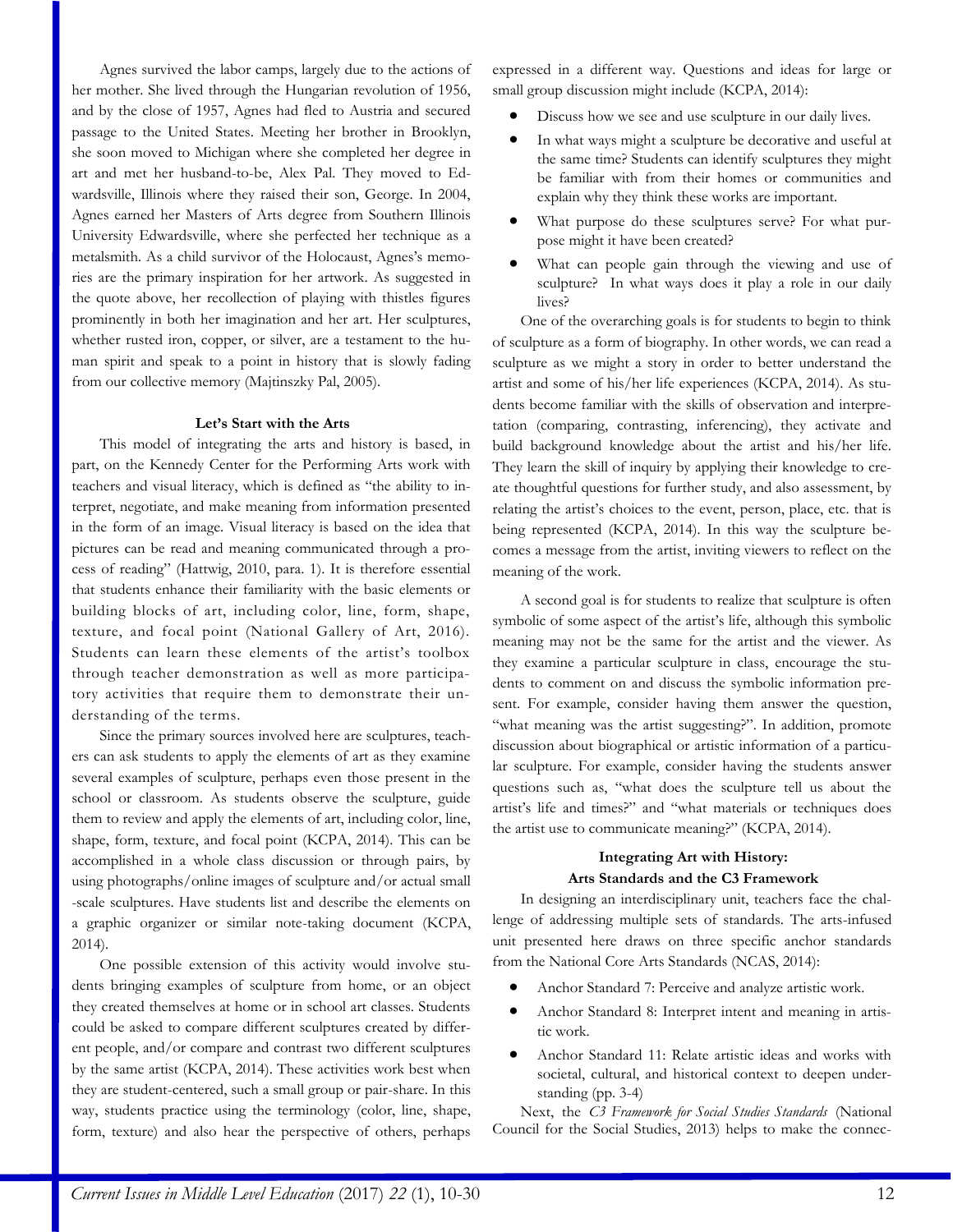tion between art and the study of history. The organizing structure for the framework is known as the Inquiry Arc, around which the four dimensions of informed inquiry take place. These dimensions include:

- Dimension 1: Development questions and planning inquiries.
- Dimension 2: Applying disciplinary tools and concepts.
- Dimension 3: Evaluation sources and using evidence.
- Dimension 4: Communicating conclusions and taking informed action (p.17)

The focus here is primarily on Dimensions 2 and 3, within the discipline of history**.** Table 1 presents the C3 benchmarks in Dimension 2 (perspectives and historical sources/evidence) and Dimension 3 (gathering/evaluating sources and developing claims/using evidence) for grades 6 through 8 (NCSS, 2013).

Beginning with anchor standard 7 from the NCAS (2014), for example, teachers can guide students to apply the arts standard of 'perceiving and analyzing artistic work' by examining and making observations of a work of art, either physically or through projected images. They can then provide the forum for class discussion and/or small group inquiry, during which time students interpret meaning from the work (NCAS, 2014) while attempting to uncover the intent of the artist. Whole class discussion or pairshare inquiry will help students make the connections to the historical era being studied (NCAS, 2014).

At the same time as they are addressing the arts standards, students also will have connected these skills to the C3 Framework of "applying disciplinary tools and concepts" such as analyzing events that impacted people's perspectives (NCAS, 2013, p. 47) and "developing claims and using evidence," such as gathering information about these events (NCAS, 2013, p. 54). While teacher-led, this student-centered activity is true to middle level best practices, in which the learner practices content-based skills while creating meaning out of the historical events that previously had little or no significance to them. Teachers can draw students into the process by asking them to share a family photograph from their past, a relic that has become part of the family story, or a personal item belonging to a grandparent; these varied forms of representation have the power to promote visual and abstract thinking so often required for the middle level learner to make sense of long distant times (Albert, 1995).

As students consider the perspective or stories of those who lived in the past, they are actually working toward understanding the distinction between historical thinking-- being familiar with the changes that have occurred over time or within a particular

#### **Table 1**

*National Council for the Social Studies C3 Framework Dimensions 2 and 3*

#### **C3 Framework: Dimension 2: Applying Disciplinary Tools and Concepts – HISTORY**

#### **Perspectives**

D2.His.4.6-8. Analyze multiple factors that influenced the perspectives of people during different historical eras.

D2.His.5.6-8. Explain how and why perspectives of people have changed over time.

D2.His.6.6-8. Analyze how people's perspectives influenced what information is available in the historical sources they created.

#### **Historical Sources & Analysis**

D2.His.9.6-8. Classify the kinds of historical sources used in a secondary interpretation.

D2.His.10.6-8. Detect possible limitations in the historical record based on evidence collected from different kinds of historical sources.

D2.His.11.6-8. Use other historical sources to infer a plausible maker, date, place of origin, and intended audience for historical sources where this information is not easily identified.

D2.His.12.6-8. Use questions generated about multiple historical sources to identify further areas of inquiry and additional sources. D2.His.13.6-8. Evaluate the relevancy and utility of a historical source based on information such as maker, date, place of origin, intended audience, and purpose.

#### **C3 Framework: Dimension 3: Developing Claims and Using Evidence - HISTORY**

#### **Gathering & Evaluating Sources**

D3.1.6-8. Gather relevant information from multiple sources while using the origin, authority, structure, context, and corroborative value of the sources to guide the selection.

D3.2.6-8. Evaluate the credibility of a source by determining its relevance and intended use.

#### **Developing Claims and Using Evidence**

D3.3.6-8. Identify evidence that draws information from multiple sources to support claims, noting evidentiary limitations.

D3.4.6-8. Develop claims and counterclaims while pointing out the strengths and limitations of both.

*Source. National Council for the Social Studies (2013)*

*Current Issues in Middle Level Education (2017) 22 (1), 10-30* 13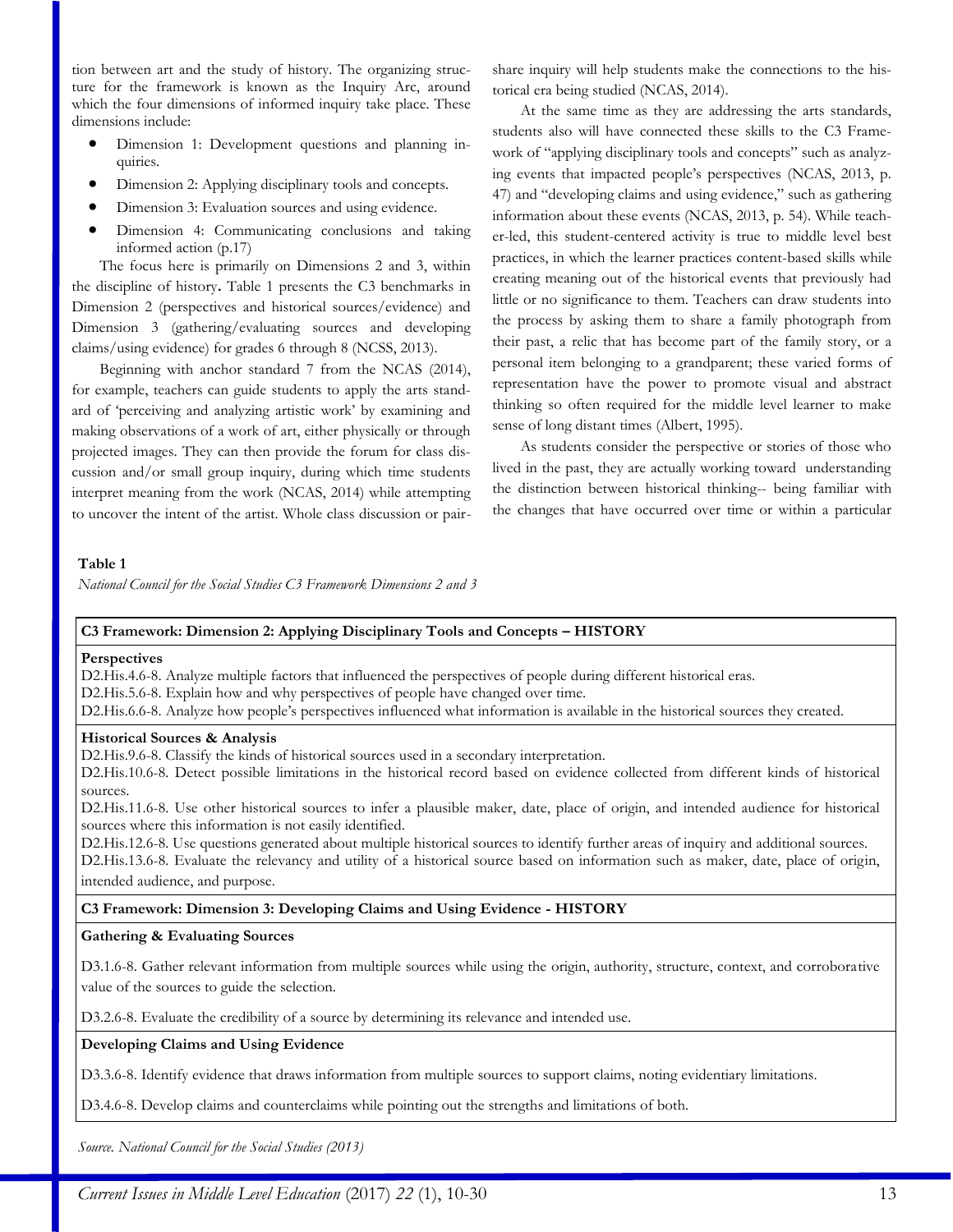time period--and historical inquiry—which is using historical evidence or documents to explain how and why these events occurred. Understanding this distinction—between the history they read on the page, and the history they recreate by asking questions—enables the middle level learner to approach history as the ongoing construction of knowledge in which they can take part.

#### **The Interdisciplinary Unit: Examining History through the Art of Agnes Majtinszky**

Students will first become familiar with Agnes' life by reading her survivor testimony. In these 13 pages, Agnes depicts life before, during, and after the years of the Holocaust. Graphic organizers and other note-taking strategies can help students organize events presented in her story. Students might even create an illustrated timeline detailing major events in her life. This can be accomplished through small group or paired reading activities and posted on the room bulletin board.

Now is the time for students to interact visually with several of Agnes's sculptures. In this stage, they will compare and contrast their observations of her sculptures. Because it is not possible for the actual sculptures to be present, teachers will rely on

digital photography to present these works to the students (see Appendix B). Table 2 provides guiding questions as students proceed to observe, interpret, infer, and inquire and can be used throughout the remainder of the activities.

Remind, or introduce to students, the cognitive skills of observation, inferencing and interpreting, and inquiring. Explain that artists make a number of choices as they create and that these choices can often tell us some things about the artist not gained from the autobiography. Using one sculpture projected on the large screen, the teacher might conduct a whole class discussion in which the teacher models the process for the students. The questions posed in the chart above will guide the discussion. When responding, ask students to support their inference by visual evidence and/or textual evidence*.* Students will refer back to Agnes' story, her own statements concerning her work, and images of her work as they respond to the guiding questions.

Provide the students with another example of Agnes's art projected on the screen. This time, students will write out their responses to the questions (based on small group or paired discussion). Graphic organizers and other note-taking instruments

#### **Table 2**

| <b>Observe</b>                                                                                                                             | Interpret & Infer                                                                            | Inquire                                                                         |
|--------------------------------------------------------------------------------------------------------------------------------------------|----------------------------------------------------------------------------------------------|---------------------------------------------------------------------------------|
| (practice observation skills                                                                                                               | (practice drawing conclusions based                                                          | (practice creating questions based                                              |
| and the language of art)                                                                                                                   | on observations)                                                                             | on what they see that can lead to<br>further discovery)                         |
| In terms of the elements of art, what<br>do you see going on with this sculp-<br>ture? (color, line, shape, form, texture,<br>focal point) | What events in Agnes' life may have im-<br>pacted her perspectives of the historical<br>era? | What more would you like to<br>know about the artist?                           |
| What do you think this sculpture is all<br>about?                                                                                          | In what ways do you think Agnes' perspec-<br>tive change over time?                          | What more would you like to<br>know about the historical era or<br>time period? |
| What do you think the artist is trying to<br>tell you about the historical period in<br>question?                                          | Why do you think the artist chose to use<br>these specific materials and design?             | How have other survivors who are<br>artists depicted their experiences?         |
| What is the artist trying to tell you                                                                                                      | What do you think is important about the<br>size, color, dimensions of the sculpture?        |                                                                                 |
| about herself as a person or an artist?                                                                                                    | What symbolism was the artist trying to<br>convey?                                           |                                                                                 |

*Guiding Questions: Observe/Interpret & Infer/Inquire*

*Source:* Rick (2015).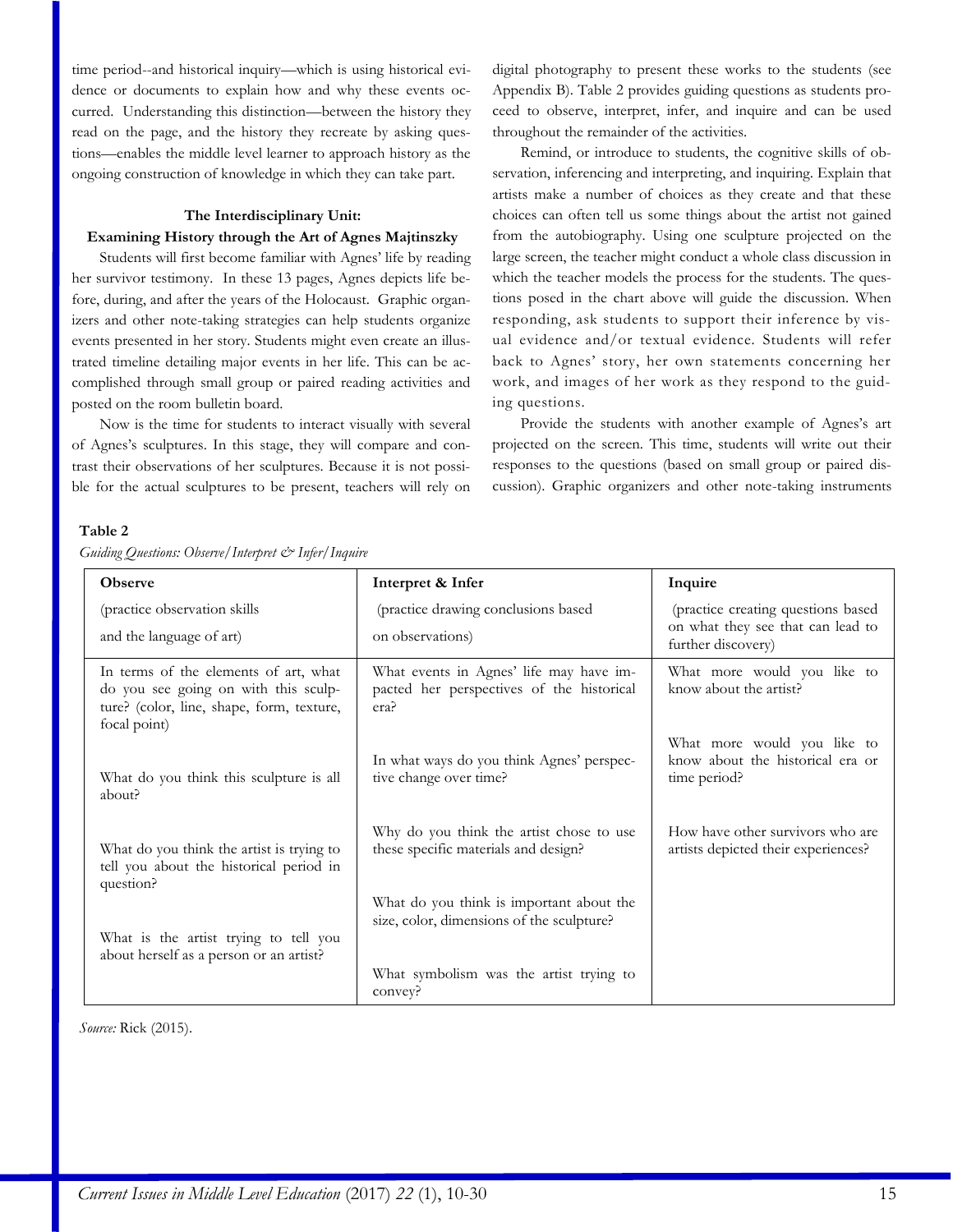should be used to encourage and bolster the discussion that will follow this step, and to help solidify student understanding of any given concept. Depending on the ability and experiential level of the students, it may prove beneficial to complete one column at a time on the chart above, (moving from left to right), followed by group sharing and comparing of responses. Have the students complete the remaining columns in a similar fashion. Students can compare and contrast responses across groups or pairs as a debriefing activity.

Now that the students have interpreted several pieces of Agnes' work, the next step is to for them to read what the artist had to say about her own work. The document with thumbnail sketches and descriptions will allow students to compare their interpretations to those of Agnes. This process accentuates the skills of historical thinking and inquiry, as students examine the perspective of the artist at different times in her life and the symbolism she intended to project through various pieces of her work. At the same time it also reinforces the skills of observing and describing art forms. This process can be repeated with many of Agnes' creations. Some of the sculptures may lend themselves better for analysis and discussion, depending on the available image and depth of Agnes's descriptions of her work.

As the activities move to a close, the teacher will ask students to consider how this activity can lead them to make further inquiries. Based on the background knowledge gained through observation and interpretation, first model and then have students generate meaningful questions about Agnes' life and the historical period in which she grew up. In this "I wonder…" stage, ask students to reflect on possible issues raised by way of the activity. Some of the reflection and/or discussion prompts might include:

- The artist made the following choices because…
- The artist was trying to communicate…
- This sculpture helped me better understand…
- After reading and interacting with Agnes' story and sculptures, I now know that the artist…

To personalize the learning to a greater degree, work with students to consider and create questions they might like to ask Agnes were she to be present in the classroom, such as:

- In what ways do you still think about those events from your childhood?
- Which of your sculptures is your favorite (or has the most meaning to you) and why?
- Have you met other survivors who created sculpture or seen their work? What were your impressions?

This can be accomplished through a whole class discussion, listing the questions on the board or through a version of the gallery walk, in which students write questions on post-it notes and then place them next to an image of one of the sculptures posted on the wall. A complete list of student generated questions can then be compiled for the entire class. Based on the Kennedy Center's program (KCPA, 2014), this part of the learning experience requires students to observe carefully, draw conclusions based on their observations, and consider what else they might want to learn about this piece or the artist. A subsequent activity might require students to research and locate other sources of Holocaust art and to guide them through a similar process. In this way, students can compare the experiences of Holocaust survivors and the choices they made in representing their memories.

#### **Discussion**

I have been fortunate to know Agnes Pal as a colleague and friend, and to learn firsthand about her memories and her art. But it is becoming increasingly difficult, and will someday soon be impossible, for students to meet and talk with a Holocaust survivor. Fortunately, there are a vast number of primary sources, from autobiography and poetry to painting and sculpture that preserve the memories of Jews and other persecuted populations who lived during this horrific time in human history. Of course the model of arts integration spelled out in this article can be used with any number of historical periods and events. In my own practice, however, I have found that middle level learners respond enthusiastically to the study of the Holocaust. At this particular age, students have a knack for empathizing, especially when the subjects are children and adolescents. I have known many students over the years who never expressed much interest in the subject of history until their Holocaust unit; some of them have even gone on to design Holocaust units for their own students. Like me, they have found that survivor stories and primary sources continue to make history alive and relevant for generations to come.

#### **References**

- Albert, M. (1995). *Impact of an arts-integrated social studies curriculum on eighth-graders' thinking capacities*. (Doctoral dissertation). Available from ProQuest Digital Dissertations and Theses database. (AAT 9613652).
- Association for Middle Level Education (2010b). *This we believe: Successful schools for young adolescents*. Westerville, OH: Association for Middle Level Education.
- Association for Middle Level Education (2010a). *This we believe: The 16 characteristics of successful schools.* Retrieved from http:// www.amle.org/AboutAMLE/ThisWeBelieve/tabid/121/ Default.aspx#122516-the-16-characteristics
- Association for Middle Level Education (2012). *Association for middle level education teacher preparation standards.* Retrieved from http://www.amle.org/AboutAMLE/ProfessionalPreparation/ AMLEStandards.aspx
- Bernard, B. (2004). *Resiliency: What we have learned.* San Francisco, CA: WestEd.
- Bresler, L. (1995). The subservient, co-equal, affective, and social integration styles and their implications for the arts. *Arts E d u c a t i o n P o l i c y R e v i e w , 9 6* , 3 1 - 3 7 . doi:10.1080/10632913.1995.9934564
- Broudy, H. S. (1972). *Enlightened cherishing*. Urbana, IL: U of I Press.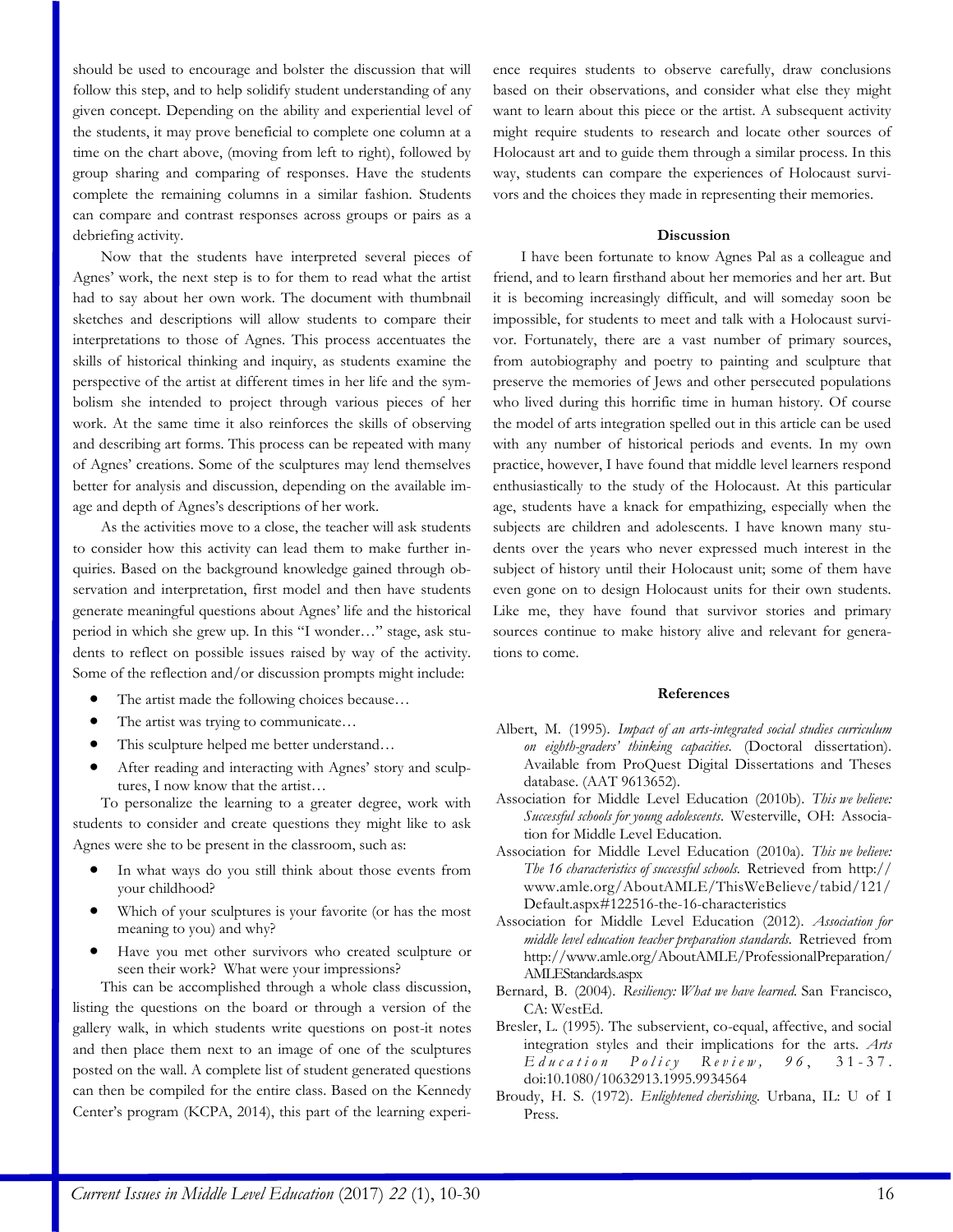- Catterall, J. S., Dumais, S.A., & Hampden-Thompson, G. (2012). *The arts and achievement in at-risk youth: Findings from four longitudinal studies*. Retrieved from https://www.arts.gov/ publications/arts-and-achievement-risk-youth-findings-fourlongitudinal-studies
- Dewey, J. (1934). *Art as experience*. New York, NY: Perigee Books.

Diket, R. M. (2003). The arts contribution to adolescent learning. *Kappa Delta Pi Record, 39*, 173-177.

doi:10.1080/00228958.2003.10516401

- Gay, G. (2000). *Culturally responsive teaching: Theory, research, and practice*. New York, NY: Teachers College Press.
- Hattwig, D. (2010). *ACRL visual literacy standards: Working definition of visual literacy*. Retrieved from http:// acrlvislitstandards.wordpress.com/2010/08/06/workingdefinition-of-visual-literacy/
- Kennedy Center for the Performing Arts. (2014). *Arts integration: The Kennedy Center's perspective.* Retrieved from https:// artsedge.kennedy-center.org/educators/how-to/series/artsintegration/arts-integration
- Majtinszky Pal, A. (2005). *Testimony of Agnes Majtinszky Pal.* Unpublished document.
- National Coalition for Core Arts Standards. (2014). *National core arts standards for media arts.* Retrieved from http:// www.nationalartsstandards.org/
- National Council for the Social Studies. (2013). *College, career, and civic life (C3) framework for social studies state standards: Guidance for enhancing the rigor of k-12 civics, economics, geography, and history.* Retrieved from http://www.socialstudies.org/c3/ c3framework
- National Gallery of Art. (2016). *The elements of art.* Retrieved from http://www.nga.gov/content/ngaweb/education/teachers/ lessons-activities/elements-of-art.html
- Rick, M. (2015). *Reading portraits as biographies: Observe, infer, and inquire*. Paper presented at meeting of Springfield Public Schools (District 186), Springfield, IL.
- Roth, J. K. (2000). *The holocaust chronicle: A history in words and pictures.* Lincolnwood, IL: Publications International Ltd.
- Sloan, W.M. (2009). Making content connections through arts integration. *Association for Supervision and Curriculum Development, 51*, 1-3. Retrieved from http://www.ascd.org/ publications/newsletters/education-update/mar09/vol51/ num03/Making-Content-Connections-Through-Arts-Integration.aspx
- Stevenson, L. M., & Deasy, R. J. (2005). *Third space: When learning matters*. Washington. DC: Arts Education Performance Publications.
- Wiesel, E. (2008). A god who remembers. *National Public Radio*. Retrieved from http://www.npr.org/templates/story/ story.php?storyId=89357808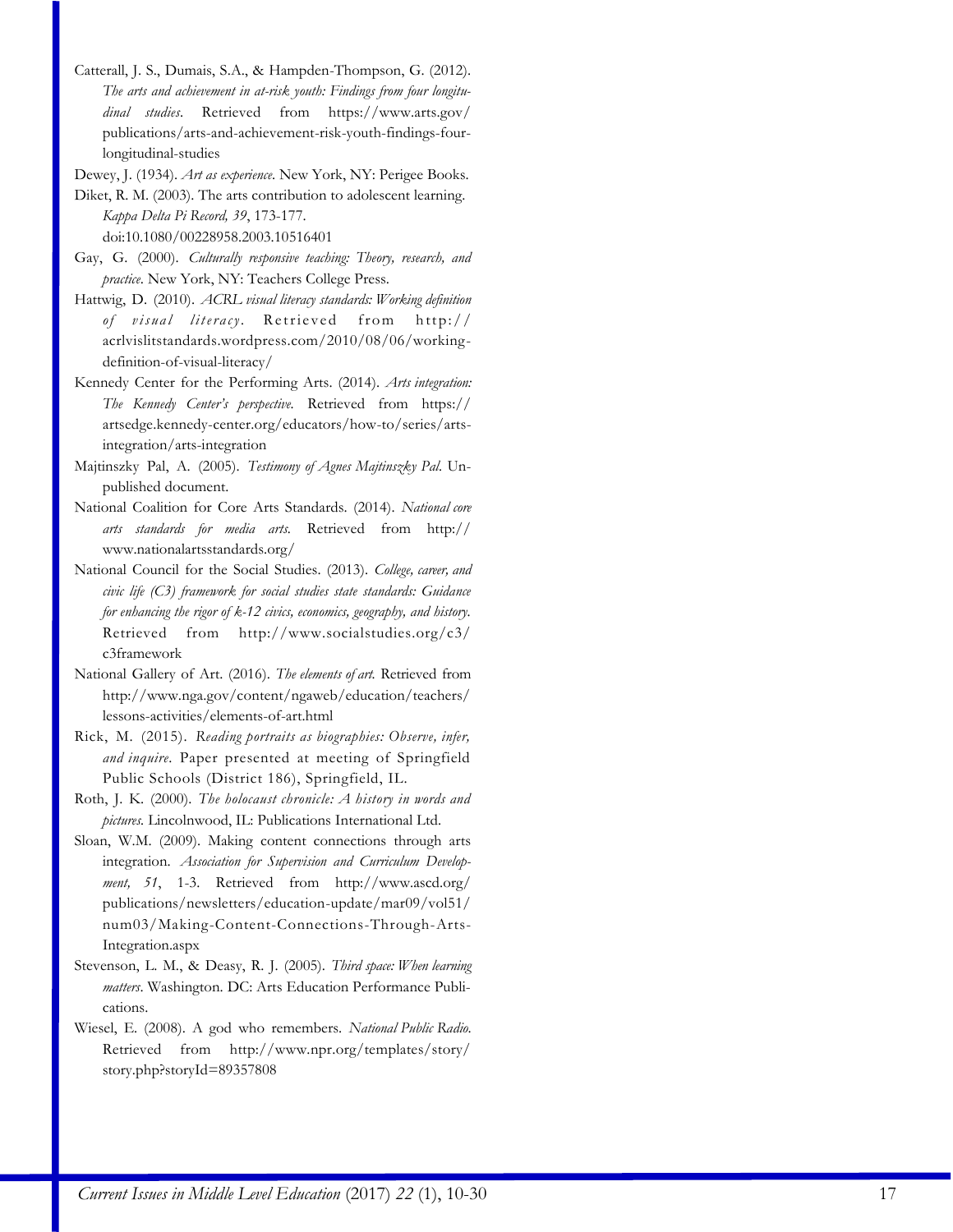#### *Appendix A*

#### Testimony of Agnes Majtinszky Pal: Holocaust Survivor, Author, and Artist

In Mako, Hungary, where as a child before the age of five, my family and I lived a comfortable life. My father was the director of a large Budapest bank. My mother, Aranka, was a housewife and she had a couple of servants who took care of the house. My brother, Steven, nicknamed Pista, attended the local high school and I was in a Montessori pre-school. We lived in a neighborhood where Christians and Jews lived harmoniously, side by side, and as a child, I was often welcomed by my neighbors.

Our rented home was surrounded by trellises of grapes, a veranda was attached to the front of the home where we ate meals on summer days. A large table with a slab of crushed stone terrazzo, set over heavy cast iron legs, was often set with a traditional Hungarian fare, such as, cabbage and noodles, *goulash* or *paprikash.* I remember my last birthday dinner there, which consisted of fried chicken, fried potatoes, eggplant, and p*alacsinta*, crepes rolled up with fresh farmers' cheese and apricot jam.

In addition to the functional stove in the kitchen, every other room had a wood burning ceramic stove, which provided cozy warmth. The interior had high ceilings and gleaming parquet floors. The handmade blonde and ebony inlaid furniture was a special source of pride for Jeno, my father, who selected each piece with care through craftsmen exhibitions in Budapest. Sleeping quarters consisted of the spacious master bedroom, a "front" room with a convertible daybed for by brother. My bedroom, where I dreamed in my iron bed painted with the seven dwarfs, mesmerized by the interplay of light shadow patterns on the walls cast from sunshine emanating through holes of hand embroidered eyelet curtains. Even the basement, which was used as a root cellar, offered opportunity for play – at times when the low-lying cellar flooded, my brother and I went boating on vats that were used to hold laundry.

Across from our home was a park with a pond filled with goldfish and frogs that were fun to watch and hear. Their nightly serenade would lull me to sleep. There was also an enormous sandbox that I played in. Because the park was so close to our garden villa, when my father came home he would whistle to me signaling me to return for our midday meal. Father observed Jewish religious customs and we did not eat pork. However, after my father lost his job, because we could no longer afford to practice Jewish food customs, father permitted us to eat pork.

We were very assimilated. I felt loved and safe with my non-Jewish neighbors; my mother and I were always welcome in their homes. When I was four and battling whooping cough, I hid in my gentile neighbor's garden to escape Dr. Rottenstein's injections. I was shocked when my neighbors bribed me with candy, and then gave me up to my mother! We had a live-in maid, 25 years of age, who came from a nearby country village. She loved to play with me, and would take me shopping to the open market, stopping at the church to pray. Once I asked her, "Who is that in the picture?" "That's Maria," she replied, "She is the mother of Christ." I was a little conflicted but I accepted it.

An enchanted life soon transgressed into a vacant memory. In 1942 the Hungarian government, on direct orders from Germany, began issuing decrees that limited employment preventing Jews from serving in prominent positions. Thus in 1943, my father lost his job. On his last day of work he came home with many presents for each of us. He gave me and my brother Swiss chocolate. We were surprised we were getting Christmas early. I also got Delft dolls and other gifts. Later in the evening he confessed that he had lost his job and spent his last pay check on all these gifts. He was bawled out by my mother for spending his entire check on such frivolous items.

My father tried to find different lines of occupation. He joined my uncle in business in Budapest. They manufactured jars for my uncle's cosmetic line, but that was unsuccessful. So, when that joint venture failed, he came home. That is when his attention turned to raising chickens, of a certain Hungarian breed, "Parlagy", that was about to go extinct. The baby chicks arrived in the mail and were only a few days old, so to keep them warm and to caress the chicks, father placed them into wooden crates equipped with artificial hens he fashioned of various pieces of fabric. He constructed a chicken coop in our attic and then moved them outside later. They became his pets and he resisted selling them and would not allow us to eat them. So, this venture was also unsuccessful as a business. But he succeeded in one respect: by making the special breed of chicks available for other breeders he helped maintain the health of the breed.

To help support the family, my mother developed a cottage industry by raising geese. She fattened them by force feeding. Although this method is a well-known practice in the production of the pricey French delicacy, goose liver pate, seeing mother stuffing the geese horrified me. My brother would fill his violin case with jars of pate to be sold, and took the train to Szeged, the next town over. The violin case allowed him to smuggle the pate in and to avoid undue suspicion. Here he was able to deliver the pate to relatives who would buy it from him. And that is how my mother and my brother had a business arrangement and we had money to buy food. She also had angora rabbits and she spun angora wool. From this angora yarn she knitted sweaters and weaved cloth for sale.

Still later, in the spring of 1944, our whole world had changed. I still recall the misty Sunday afternoon when the German troops marched into my country. The news on the radio blared that the German troops entered Hungary. My parents hurried to our neighbors, Dr. Szusz Ferenz and his wife Magda, so the adults could listen to the radio together. There the friends huddled around the radio, in grim silence. They spoke German, a language I didn't understand, because they didn't want to worry me. From the tone of their voices and their facial expressions, I picked up that this was horrifying news.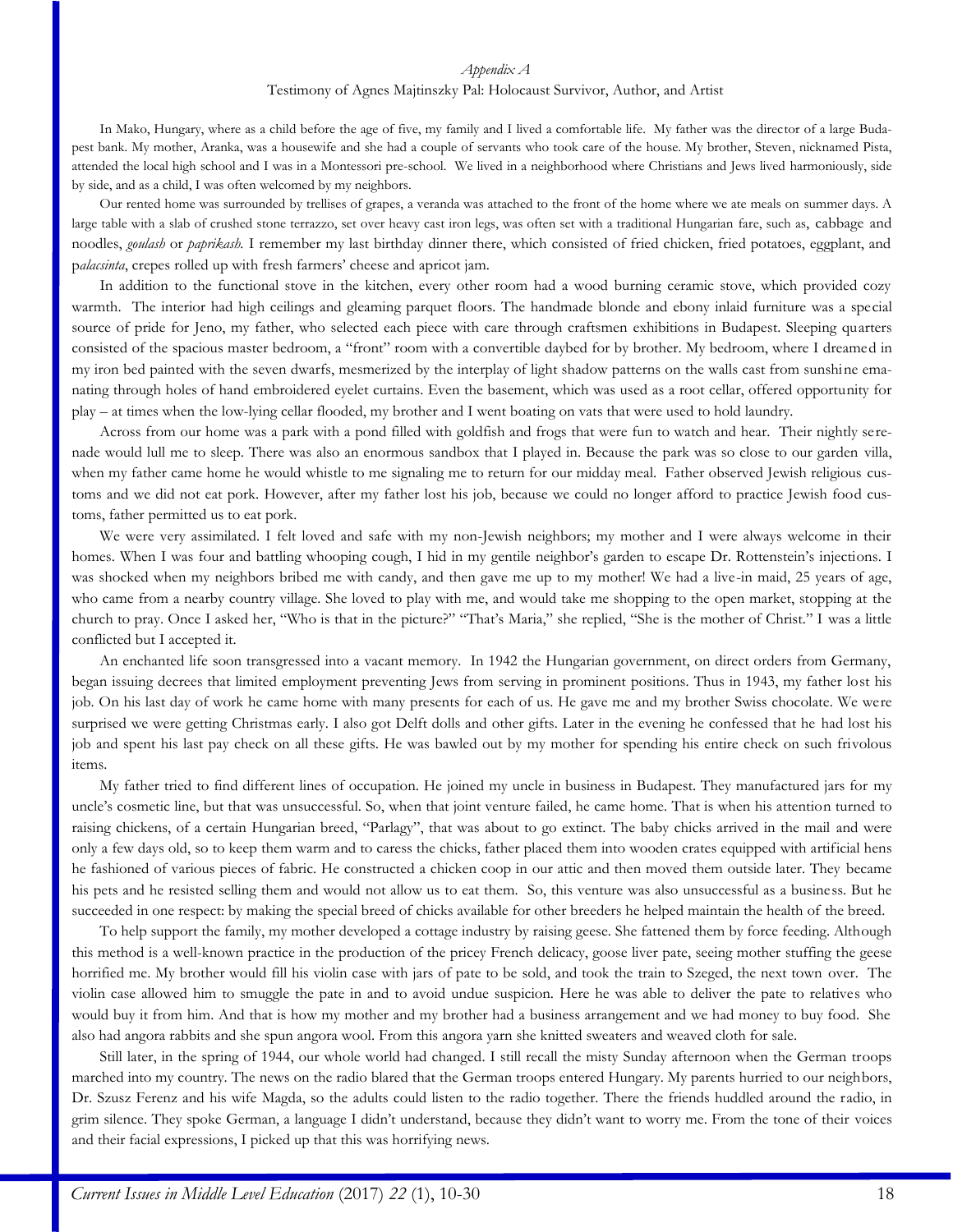At this time the Hungarian Jewish population was ordered to sew a yellow star of David on their clothes to identify them as Jews. To wear the identifying star on my clothes, I thought was a stigma and at the age of seven thought it unfair that my "gentile" friends did not have to wear a catholic symbol on their clothes. Our neighbors were the Sziranyi family. The four children were my play pals. We played endlessly; chasing each other, hunting and catching critters and the butterflies that invaded our garden. There was an offending brick fence between our houses. To create a wider path for us, for the chase, we kept shifting the bricks ultimately destroying the fence. In time, we were asked to take responsibility, but we all stood together. It never occurred to us children that there was a religious difference between us. This is to point out how prejudices can be artificially created. Children seldom think about differences among people.

After the Germans marched in to occupy Hungary, the laws about what Jews could or should not do changed every single day. As a second grader, I noted the change by practicing reading the headlines in the newspaper. We could not own gold, silver or precious metals. Each day there was a new decree of another thing we could not do. There were many curfews, making it unsafe for us on the streets. To avoid the discriminating laws, and in hopes to save their lives, several families and neighbors we knew changed their religious affiliation from Judaism to Christianity, but this did them no good and they were eventually deported.

On an otherwise bright and beautiful spring day, quickly alarming news spread. Many men, who were prominent in the community, were snatched off the street and taken away. They just disappeared, leaving the families in the dark, without further news, charge or notice from the authorities. Two uncles of my best friend, Katie, with the name of Bauer, disappeared that day without a trace along with the husband of her aunt, Zsuzsa. There was not one word about their whereabouts. It was no longer safe for men to walk the streets.

One night, when I was already asleep, I awoke to the sudden sound of breaking glass. We heard noisy banging and yelling in the, otherwise, quiet neighborhood. Across the street, voices in German were shouting, "Aufmachen" (open up), "du Juden" (Jews), and "Sweinehund" (pigs). The Ovary family lived there. They were not Jewish. A few years before, members of the family left the faith, but they were of Jewish descent. The noise was accompanied by the barking of their alarmed dog. I recognized the bark of Teddy, whose floppy soft ears I so loved to stroke and rub between my fingers. I heard a strange, loud noise, a popping sound. Only in the morning did I hear about his act of heroism. In trying to defend the house he leaped into the window causing it to break. So, although the Ovary family was able to escape on this night, the dog was not and he had been shot.

My parents and brother spied two commandant officers in SS uniforms, who were creating all the commotion. Mother, quickly, came up with a plan. She told me to go to sleep and to ignore everything no matter what might come. Shaken and with chattering teeth, I obliged. It was not long after that I heard banging on our front door.

From what I understood the plan was to hide my father. The notion that the dreaded and despised German SS would be in my house and my father was in such danger that he had to hide terrified me. I was so scared and afraid my uncontrollable shaking in bed might create an alarming noise. Soon the intruders entered the room next to mine. As quietly as I could, I tiptoed to hide behind the closed bedroom door and peek through the keyhole. I could see two or three German Officers in SS uniforms, and one more person, who I believed to be their translator, as he spoke Hungarian. He acted as the local informant. Mother spoke German with them. They demanded something in German, one of them pointing the pistol at my brother's temple. They assumed he was my mother's husband, to which she defended him by saying in German, "He is my son; he is only a child."

At this point my mother acted hospitable, being a good Hungarian housewife, she offered the intruders liqueurs and asked my brother to pour. This appeared to be a good tactic, but also a potentially dangerous one. They accepted the hospitality, but after a few drinks the pistol came out of the holster. At one point I nearly squealed in horror when I saw it aimed at my brother. Again the officer demanded that my mother produce my father. Mother and Pista insisted that he was not at home. Under the current laws of occupation in 1944, one had to be home by dark and Jews could not get a permit to travel. To be away from home and be a Jew, there was no possible explanation for him not being home. In desperation, mother fabricated the following story. She denied we were Jews and said that my father was away on night watch for the air raids. My German knowledge was no longer helpful at this point. The conversation became too complex for me to follow. I was scared and on the verge of fainting.

Through the keyhole, I could see the company heading towards me, in my parent's bedroom. Shivering under my covers, I held my breath. The dreaded SS officer went to the hanging wardrobe which my mother opened. Suddenly I went rigid thinking my father was hiding in there. I silently gave thanks when I saw that my father was not in there. Mother said something about the child being asleep, but I did not understand the rest. I felt a stranger's cold hand groping around my feet. At this point I could smell his breadth, an unusual smell of liqueur, but then, to my relief, they left.

Much later, I heard from Pista that in the wardrobe hung my father's regal uniform and sword. Years earlier my father had served as an officer in the Hungarian armed forces. The uniform served him well after all; it may have saved his life. Long before 1944, Jews were allowed to serve as ranked officers in the Hungarian military. My father must have been the last of the very few to do so. My smart mother used the uniform to confuse the German SS officers into thinking they were misled by the Hungarian informer and were in the wrong house. Years later, Pista told me that father was hiding on top the pig sty, where straw was stored, next to our house.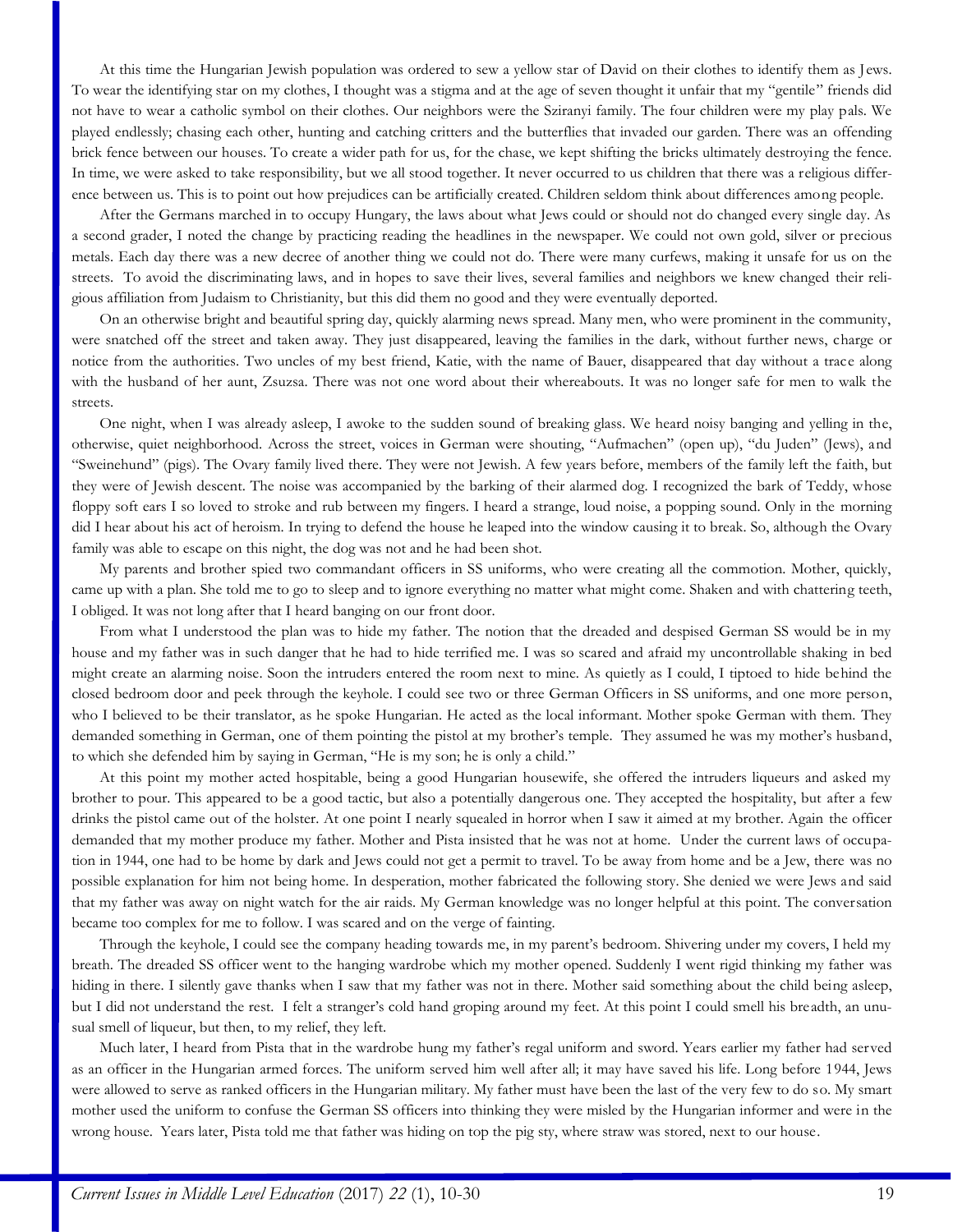Because German was an important language to learn, like English today, my mother had Pista learn German through private language lessons. During his lessons I could overhear and pickup a few German words.

Finally, we lost the right to live in our house. By the end of May, the Jewish population was ordered to move into the ghetto, an old, crowded part of town. We were forced to move into the "servants' quarters" of a friend, a veterinarian, who lived on the outskirts of the ghetto. We had to leave behind most of our furniture and other personal belongings. We did bring with us mattresses, blankets and carpets.

Only days after our move, my brother Pista was ordered to join the Hungarian Labor Service System, "Munkaszolgalat", a branch of the military for Jews, assigned typically to perform the more dangerous tasks. Pista was smart enough to know what to take, but my father made sure that he packed a warm blanket to sleep under, also some food to eat. There were men shouting that it was time for the young draftees to leave. We came outside with him. He was wearing his rucksack on his back, and whatever else he could carry. All the young men were ordered to get into the wagon. We ran along with the wagon to the edge of the ghetto until we could no longer follow. It was really like the end for me to see him go. I was crying, wishing he would come back. My parents were also crying, saying, "Take care of yourself."

Soon after my brother's departure, my parents and I, together with the whole population of the ghetto in Mako were told that we would be transported to another town. In preparation for the move we were instructed to bring with us only the essentials: food, clothing and blankets. I gave my doll her last bath, getting ready for leaving the ghetto. Martha, my doll, had a gorgeous porcelain head, beautiful hair, and a very lovely body, but I didn't realize that the limbs were made of paper mache. I was stunned when they began to melt away in the water. Everything around me was tied to loss; everything I knew was sliding away from underneath us.

Our former life continued to be torn away. I numbly watched my parents gather up two precious piles of photos in the backyard and set them afire. This action suggested to me that they believed they would never return. But at the same time, it shows evidence of a strong resolve to disallow the Nazis to claim the family's last vestiges.

In addition, the night before we were to be transported, I remember my father wielding an ax and beheading all of his precious chickens. He shouted at me that I should not go near, but I wanted to see what was going on, and once I saw, I ran and hid. I remember the tears running down his face. I remember the chickens were jumping up and down without their heads before they died. I was shocked, but most of all, I remember that his face showed an emotion that is hard to describe---like being forced to do something that was against his grain.

Our captors transported us by cattle cars to Szeged, a regional distribution center where they made up transports of the Jewish population. Here there were many stages we had to go through beginning with selection. They moved us from one place to another. Then they shipped us further. Much later, only after the war ended, is when we learned one of the transports originating from Szeged never made its final destination, which would have been Auschwitz. But the ally bombs destroyed the railroad connection, forcing the Germans to change their final plans.

Together with my parents and other prisoners, we were herded into cattle cars to begin our arduous journey; many days of travel from Szeged to Strass Hoff. This is where some of the distribution of slave labor took place. Since there was room only for one of them to sit on the floor, my parents took turns sitting and holding me in their laps. During the long journey I was aware of the clicking sounds as our wagon was linked to other cars making it part of an ever growing transport of slave labor. There was no chance for us to wash or perform the basic necessities. Behind a hand-held cover for privacy, women had to use a pail. During the long journey, a boy travelling with his mother next to us, became my friend. My young pal unexpectedly and quite suddenly, became very ill. He developed a very high fever. We couldn't get help for him. I lost my dear young friend.

I don't even remember when we got any water for drinking or food passed around. I remember, however, at a railroad station our convoy was forced to stop briefly. We met Hungarian troops already there. A few of us children, in spite of parental warning, were curious enough to hang around the crack at the opening of the transport wagon. A couple of the soldiers, who came to talk to us, were very nice. One of them gave me his ration of canned meat. I will always remember this generous fellow.

The transport took us to Strass Hoff, a prison labor distribution center. We stayed here only for a short time, about two weeks. When we arrived, we found ourselves surrounded by chain link fences separating us from earlier arrivers. We spotted some relatives, from a different region of Hungary, through the fence and asked if they had heard from my brother.

While we were at Strass Hoff, we were fed hot broth made with a dry, grass-like plant. It turned my stomach, but my parents wanted me to eat it because that's all the nutrition we were given. My parents bribed me with salami they had brought from home for emergencies in order to get me to eat it.

Our group from Szeged was then sent to Untertemenau, a large brick fabrication place that at that time was converted to serve other uses as well. A few days after our arrival, an officer asked the group to raise their hands if anyone had any experience with certain types of labor, i.e. cooking. My mother boldly raised her hand, thinking she knew about cooking for large groups even though she had never done this herself. She did observe the chef who cooked for the wealthy Jewish military officers who rented our home in Mako. And she was selected for this job. She worked very hard. She was responsible for the kitchen that cooked meals for all the prisoners.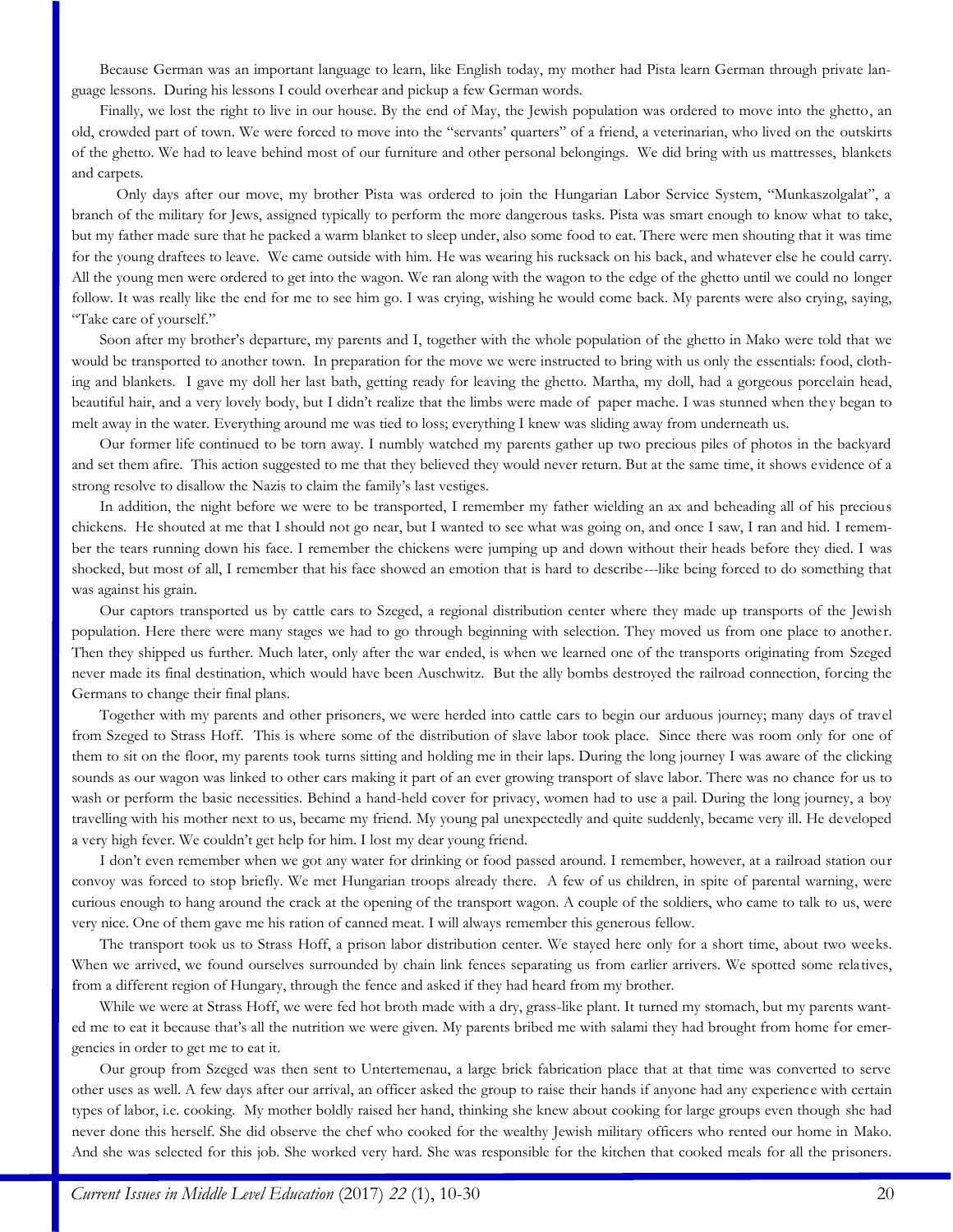And she was the special cook for the administrators of the factory as well, on-call 24 hours a day to meet their meal needs. I rarely saw her as she would leave early in the morning and come home very late at night. We remained in Untertemenau for about 7 months.

In early January 1945, due to the advancing Russian front, the Nazis realized that their commodity of slave labor was now at risk and issued a move of the Untertemenau camp. Carrying suitcases and a backpack, we began the march and eventually the treacherous descent down the icy mountain. We were taken to a smaller labor camp near Freiburg, where we were placed in a building near a dam to discourage the allies from bombing the dam. We were allowed to stay together as families, with each person being allotted a very narrow space, on the floor, as there were no bunks. A kettle heated on a wood burning stove provided a place to wash and also to cook food. Everyday my parents, along with the other prisoners of the camp, were forced to march and perform chores.

In the middle of this winter, adults were forced into hard manual labor such as cleaning away rubble on roadways. As children, we had a difficult time managing our constant hunger while our parents were away. Our camp site was isolated and often, during the harsh winter, we were left without any provisions or food for long periods. The men were forced to take risks, of being caught in the potato fields while hunting for left over potatoes missed at harvest. When we left Mako, mother had secretly packed a jar of rendered goose fat; reserved it strictly for such a time of emergency, when we would have nothing else to eat. From this fat, from home, she would occasionally feed me when I was really hungry.

By spring, the Russian front closed in again, and another retreat was ordered, abruptly ending the Jews' dual roles as slave laborers and human shields. We were ordered to march. During this evacuation march, my father and I found ourselves separated from the main transport and my mother. We were desperately worried.

We had no food rations, by this time, and we were very hungry. My father with me in tow, somehow we were able to enter a bakery on the tail of some shoppers. The smell of fresh bread was irresistibly enticing to us, making father forget all caution. He approached the baker and said, "My child is very hungry." The baker took pity on us and slipped him some bread and a slice of Swiss cheese. This was very dangerous, for my father and the baker as well, as the Nazis could have killed them if they discovered he had helped a Jew. I remember my father later shedding tears of desperation and gratitude. He was so moved that the baker took such a risk. The following day, we were reunited with my mother.

The Germans were marching us deeper into German-held territory. We were terrified that we would eventually be exterminated. And the Germans were afraid that they would lose the war. So my mother and our group leader, Szivos, hatched a plan on the spot. When the Germans stopped to rest their horses at a local market my mother, conversing in German with the regional leader (Gauleiter) of the area, suggested a trade of letters. In return for a letter that she gave him that he had helped us, he gave us a letter that identified us as refugees who were allowed to stay in the rural firehouse. Also, that the villagers should provide us with milk and eggs. During this time, Hungarian soldiers who were Mako residents, filtered into the area, and we were concerned they would recognize us and identify us as Jews. Thus, putting us up in a rural firehouse was desirable.

One night retreating German troops entered the firehouse hut, shining their flashlights on us. My mother held her hand over my mouth so I wouldn't scream. Perhaps, they assumed that we were refugees retreating from the Russian front. Since it was night, we could pretend that we were all asleep, avoiding their questions, which would have exposed us. I was petrified.

Within a few days, the region was occupied by the Russians. We were told by someone in the village that the war had ended. Relieved, yet fearful, we began to pack our remaining belongings to return to Hungary through Vienna.

The Russians, rewarded by their superiors by allowing the marauding of valuable goods, confiscated the village leader's horse and carriage, loading it with whatever they could put their hands on. This included a small suitcase belonging to us. In preparation to our return home, mother just finished packing it with my father's clothes including a treasured business suit. This enraged my mother, and she jumped onto the wagon, demanding that they give back the horse, wagon and her suitcase. In defiance, one of the soldiers cracked the whip into the horse, and while the carriage lunged forward, another pushed my mother and she fell into the moving wheel, ripping her leg open. They threw the suitcase out of the carriage and then drove off.

Although peace had been officially declared, the war was not yet over for us. Russian soldiers continued to pillage. I recall dead horses on the side if the road with rigor mortis, hooves pointed to the sky and swollen bellies. It took several days for us to arrive to Vienne.

Once the group arrived at Vienne, officials refused the non-Viennese members of our group admittance or passage through the city, holding them captive in Russian detention camps. At these times everyone was suspected and accused of being former Nazis running from the Russians. My mother, having lived in Vienna years ago and knew the city well, somehow convinced the official that we were former residents of the city. After we got through, we stayed at an inn that belonged to someone affiliated with members of our convoy that had traveled with us to Vienna. The next group following us had not gained admittance to the city. Since we had heard that detained people were being sent to Siberia, my mother, running an extremely high temperature from an infection in her torn leg, went back to the border and announced to officials that she was Viennese and was there to pick up her relatives. She said, "This is my mother, this is my father," and so on, claiming each person as her relative. She was successful at gaining their admittance into the city, but afterward she immediately went into the hospital with a deadly septic infection---it was a miracle that she survived.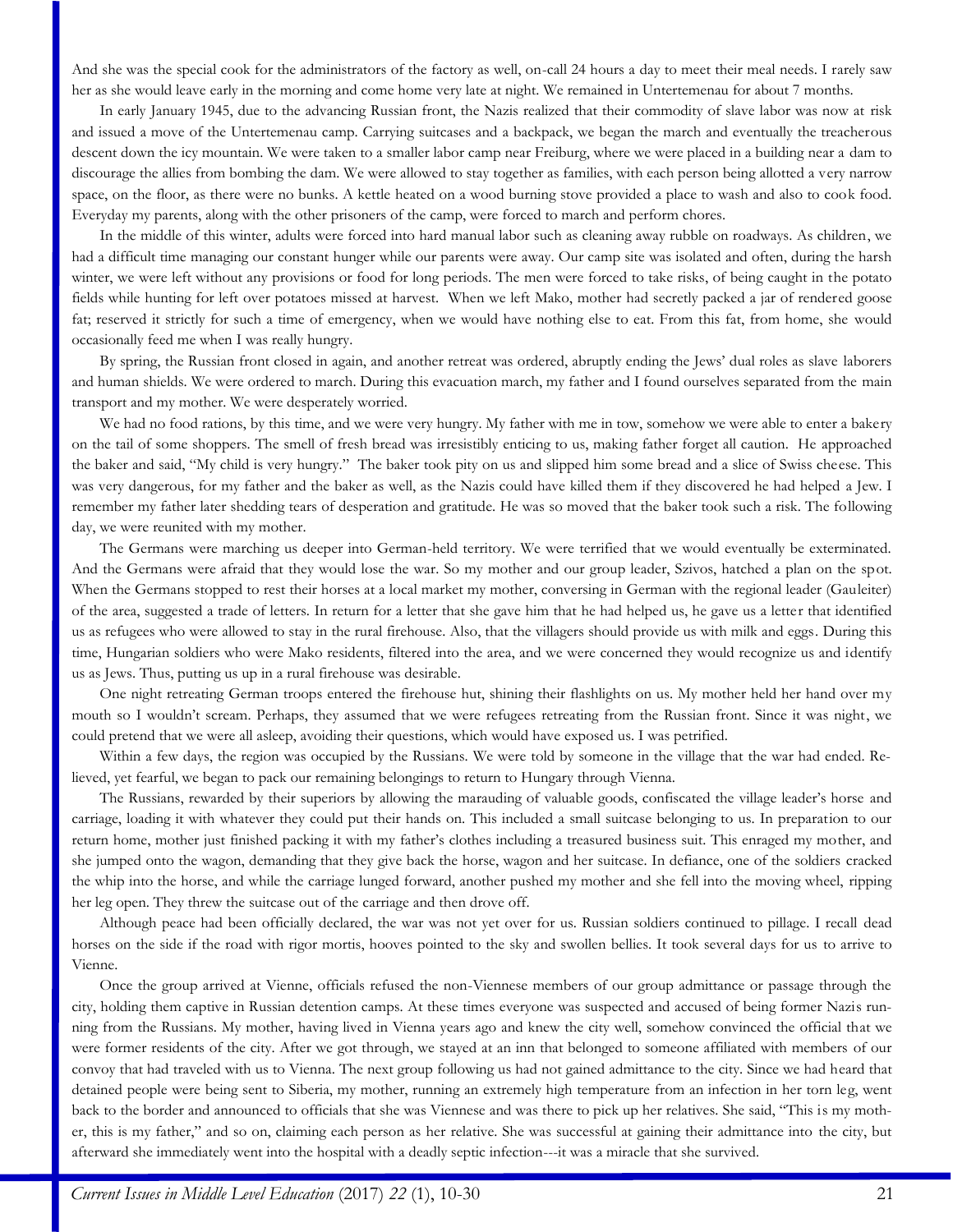Although, we had shelter at the inn, basic needs such as food and supplies were still difficult to obtain. I recall my father taking the last vestiges of the demijohn, goose liver, to a well-known restaurant to trade for some food.

Once my mother, was released from the hospital, hoping to reunite with Pista, we boarded a train to return to Mako. Upon our arrival, we were taken in by my friend Kati's family, staying in a former servant's room. After one month, although the Bank Angol-Magyar no longer existed, Jeno, my father obtained a position as bank director at a different firm. Life was never the same as before the war. The Pengoe (Hungarian currency) went into horrible devaluation as Hungary suffered a terrible post-war inflation. My father's pay hardly covered eating and living conditions. Still we were hopeful for an improved and brighter future.

After the war ended we returned home. Months passed while we searched the news, in vain, for my 18 year old brother, Pista. We became even more fearful for his safety until miraculously one day we received wonderful news. A short note had arrived, in my brother's handwriting, simply stating he was alive. In the mean while we had learned, indeed, Pista was in Gauting, a tuberculosis sanatorium in Bavaria. His life still in danger, he was awaiting his fate. Many months had passed again before we got some news. A friend of my brother had arrived home, saying he had news from him and asked for a meeting with my parents. I could hardly contain myself. Beside the latest news on his health, my brother's friend had promised us a very lengthy letter from my brother. The letter, all 35 pages tightly written, in which Pista describes what he had to go through since we had seen each other last. This long letter, a bulky wad of bundle, smuggled in by his friend in his vest pocket, was not all good news, after all. After reading it, our friends, who were medical professionals cautioned us. The predictable future for a full recovery for him was grim. Travelling in his condition was out of the question. It would have been too risky.

From the letter my brother wrote, finally we learned what actually happened to him, that he barely survived the Dachau concentration camps. I remember reading my brother's letter and the impression it made on me when I read it. In it he described some of the things he had to go through. About this time, I got a hold of a book of documentary photos my father tried in vain to hide from me. It was the photos the allies collected when liberating the Dachau concentration camps. It was then when at such an early age I began to question the sanity of the human race.

After the war in Hungary, at least for a while we were hopeful that a more democratic system would rule and govern the country. What happened instead after the Soviets occupied Hungary was that Stalin never relinquished his power. By making sure the communist party was the only ruling party, Hungary was made to suffer under his dictatorship. Hungary became communist. At this time the iron curtain also went up. My father was called by the secret service and jailed because he was considered an enemy of the people. And because he was corresponding with someone in the west, my brother who had immigrated to the USA, he was accused of being an American spy. So for the second time my father again lost his job and was jailed. During the time he was jailed in Budapest for a few months, I was not able to see him as I was in Mako. When he was finally released, he was a broken and old man. He was never allowed to take a job with responsibility any longer and struggled from job to job as a minor clerk and bookkeeper from then on.

At age 8 and 9, I resumed my schooling and made up for the year I lost as a result of our confinement. When I finished high school I began my studies at university in Budapest. I wanted to focus on art. I applied for an art scholarship, which I did not receive.

The University of Budapest was something of a silent battlefield of hatred and tensions. On one side the students, working and silently hating, on the other side the now almighty Communist Party suspiciously and resentfully watching everyone. But still this was one of the happiest times in my life. I worked hard and loved my studies despite the many odds. Some of my older teachers were the source of inspiration, really wonderful people who gave me the courage for my struggle. They gave me hope that I was still very young, and this was not the kind of world I would live in forever.

However, I did receive a prize for a design I submitted for an art competition, which they ignored. Because of my background they kept refusing to let me continue with my art studies. I wanted to become an interior designer. While a student at the university, I was stopped many times and interrogated because of my inherited bourgeois family background. It was an up-hill struggle to remain in school.

After one year of study at the university, the Educational Committee of the Ministry of Interior Security notified me that I, as the daughter of a "class enemy," was no longer desirable at the University. As a generous gesture they suggested that they would rehabilitate me from my bourgeois background by sending me to a training course of the department of agriculture. Wounded and humiliated I was still not going to give up. At least I would be staying at the university. Little did this matter. At the end of the semester I was simply notified that I could not register at the university any longer.

In the short period of partial relaxation, after Stalin's death, I applied and was accepted at the Pedagogic Institute of Szeged to study as a teacher in art education. In October 1957, the Hungarian revolt occurred. The University of Szeged students, including myself, participated in this revolt. When the revolt failed and the soviet tanks came back rumbling through the streets of Budapest we feared reappraisal. So that is when I knew I had to leave Hungary. I also wanted to catch up with my brother, who was in the United States. Although I knew I would have to leave my parents behind, my days were endlessly drawing out in the insecurity, idleness and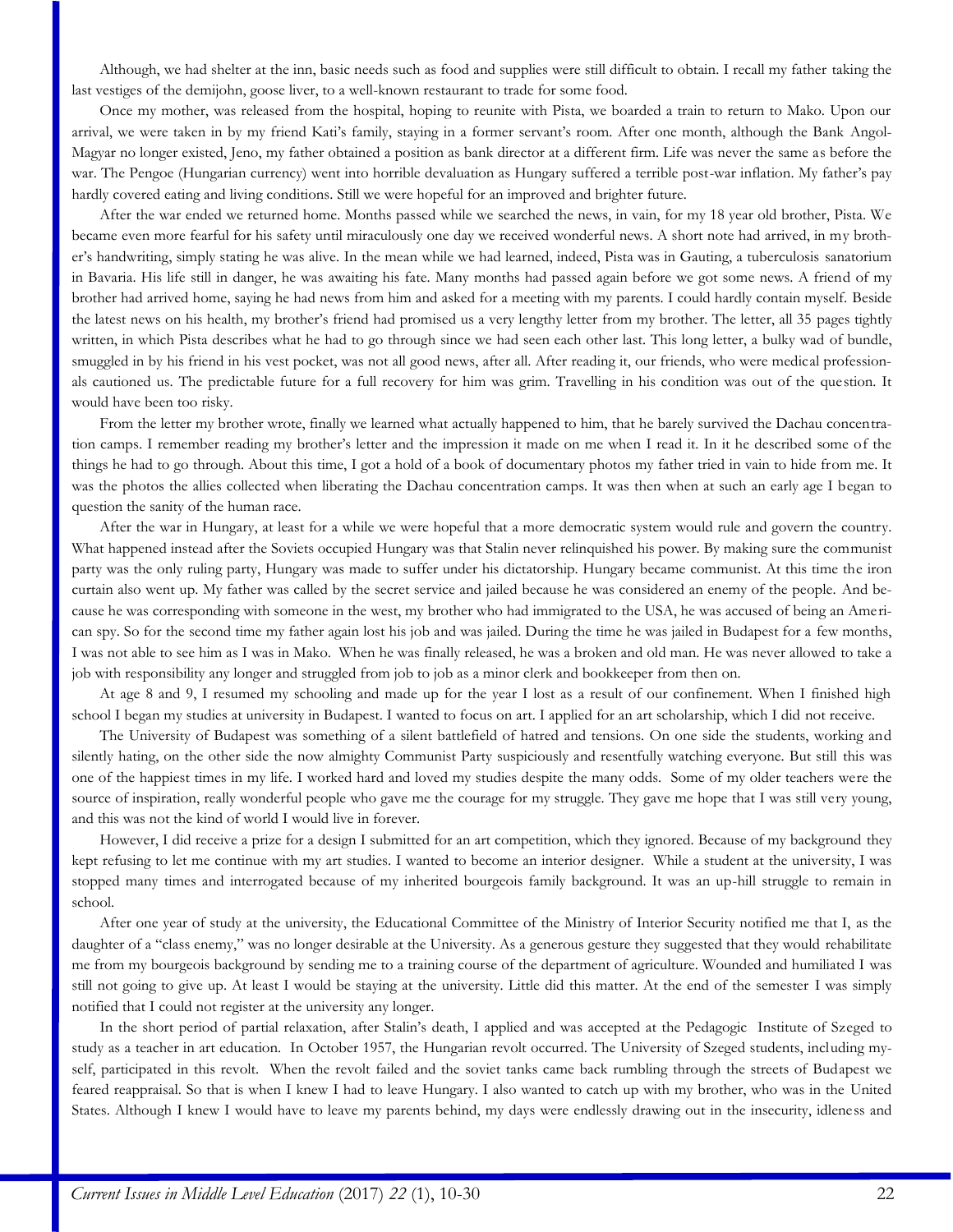sometimes remorse of the refugee camp. I felt happy and confident whatever the future may be, because I believed that I would be doing the right thing by escaping Hungary. My options were limited.

I found a group of people who also wanted to leave Hungary. We were concerned about retaliation by the Russians. First, we had to find someone to lead us through the Austrian-Hungarian boarder through mind fields. By word of mouth we did find someone. We waited for a cloudy night to escape. The group of about 30 people, including a baby, escaped in the night though fearful that the barking dogs would give us away.

Once we crossed into Andau, Austria previous escapees took us to a large wooden structure with straw on the floor, where we stayed for 3 nights. Then this good fellow took us to Vienna via his VW. When we first arrived, we walked the streets. We then saw this sign indicating rooms for rent, like a bed and breakfast. The owner really did not want to rent to us, but because my friend Judy gave her the gold necklace off her neck, she agreed to rent to us. The next day we found a dental lab where we could trade in our other gold jewelry for money.

Then we found a refugee camp to stay for a few nights. During this time, I located a Hungarian family who were old family friends, but were also sheltering other Hungarians. So they took me in, but no one else. I stayed in Vienna for a few weeks. While here I was able to contact my brother. I learned of an international student organization which was willing to help Hungarian student refugees relocate. This is when I applied for a student scholarship through the University of Michigan. This was a great opportunity for me. I was awarded the scholarship. Through the English Language Institute, I was able to learn enough English to pursue my degree at the University of Michigan.

Reviewing the copy of the letter I sent to the University of Michigan, I wrote the following: ….'I am writing to you as I would write to a friend. But here we are shipwrecked, floating on a crowded raft, looking for a sign of rescue on the horizon. Your name, Dr. Hatcher, has been the lights of a passing ship and I lift my only light, my pen, as the only signal I have, and hope that I was seen.' In addition, there was a PS: "Kindly disguise my name if any part of this letter is handled outside of your hands. My parents are still in Hungary." Many of us students were in fear and were concerned not only for our own wellbeing, but for the safety of our families.

Although I had not heard from the University, I was determined to see my brother. I investigated many organizations to help me travel to the United States. I also contacted the Red Cross and as it turned out, my brother also contacted the Red Cross in hopes of finding me. And it was through that organization that we were able to communicate. Thus in early February of 1957 I left Austria and through Hamburg traveled to the United States via ship, The Nelson, landing in New York City. It was quite an experience to see the Statue of Liberty. My brother was waiting for me in Brooklyn. It had been so long since I had seen him. He had grown older and heavier and he knew I would not recognize him. He was holding a sign with "Majtinszky" on it. He did recognize me on the ship and through to me a match box with a note inside it welcoming me. Upon leaving the ship we were taken to Camp Kilmer, where we were processed in as an immigrant and given a social security number and a green card. This took several days. My brother checked on my status daily. When I was free to go, he picked me up.

After he picked me up, on the way home, we got a flat tire. I, of course, wanted to change it. I had learned how to change a tractor tire while in university at the Agra economy program. My brother did not know how to change the tire, but he finally did change it. We stopped on Madison Avenue, near his house. He took me to a boutique and bought me a blue dress and more clothes, because he wanted to present me to his wife in a better light than what I looked like out of Camp Kilmer. He took my hat and tossed it in the garbage can. I was stunned. I had bought it in Budapest. It had come through various refugee camps. But apparently it was not as pretty as I thought it was.

Soon after, I got a job as a trainee for window display for the Barton Chocolate Company. Rocky Road is the name of the candy they made. It is almond that is dipped in chocolate. I really liked this job as I had not seen or tasted chocolate in years. Learning the subway system was a nightmare for me, but my boss was very understanding. New Yorkers were very helpful, but not speaking the language made it difficult for. Sometimes they sent me in the wrong direction because of the language difficulty and because I did not know the subway system. About a month into this job, I heard that I was awarded the scholarship from the University of Michigan to attend the English Language Institute.

So then I made plans to travel to Ann Arbor. I left in April for Ann Arbor. I was assigned to Cousins Hall, where nursing students lived. I was first welcomed by the student's women's organization. Then I went to the English Language Institute. After that, the Dean of Women helped me get a scholarship to attend the University and obtain a degree in Art. I supplemented this by working part-time at Jacobson Store, a department store, in window display.

After earning a BS in Art and a teaching certificate, I decided to go to New York City. By this time my brother had remarried and was living in Munich. He went back there to get his medical degree. While in New York City, I met Alex, my husband. A friend asked me if she could give my phone number to a Hungarian man, Alex, and I agreed. At that time I was living in a boarding house, where I was able to get my meals as well. He was working as a research mathematician at Bell Labs while also working on his doctorate. During this time he got a new job teaching and doing research at Brooklyn Polytech Institute on Long Island. After he earned his doctorate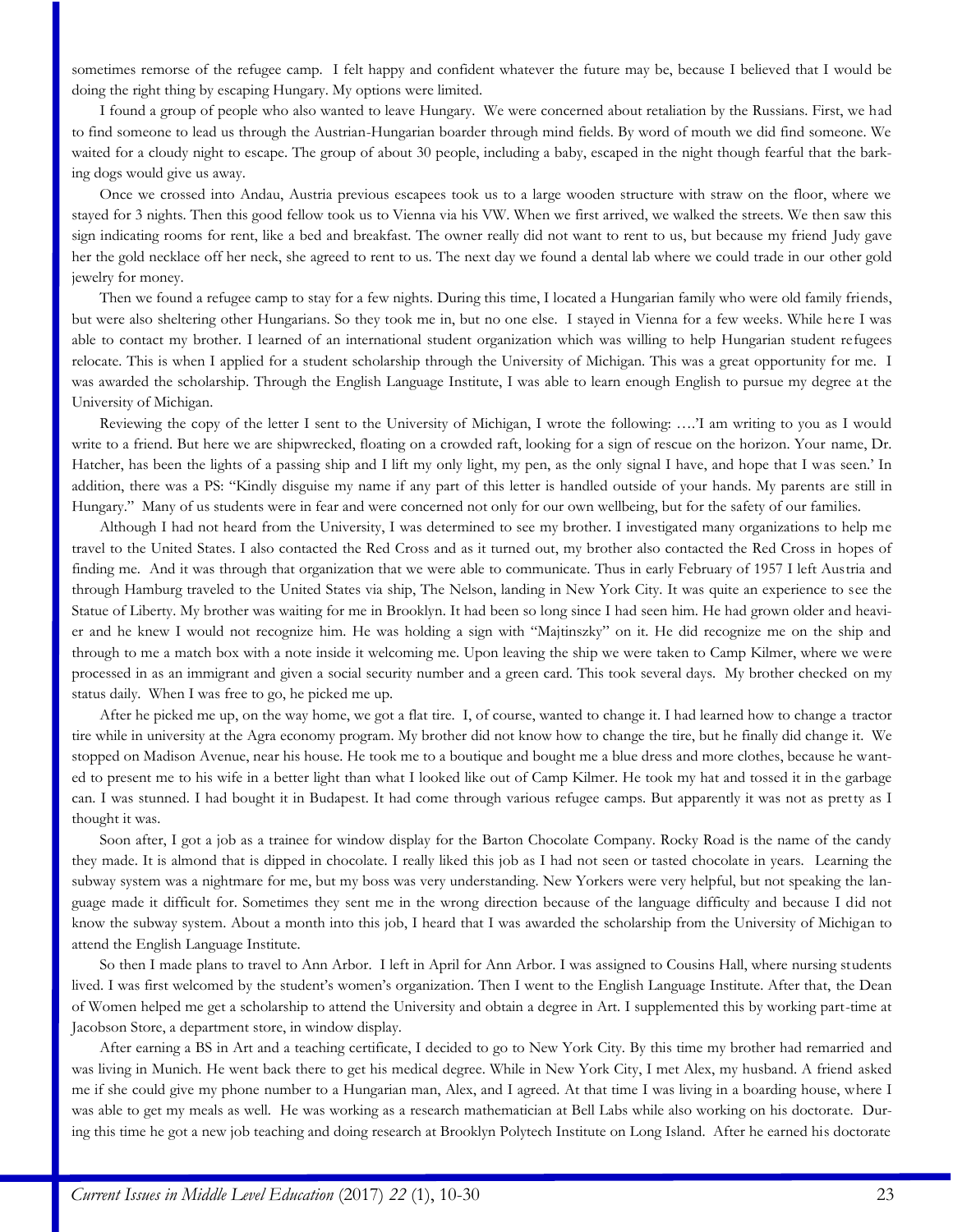he got a job in Hartford, Connecticut with the Pratt Whitney Research Institute. Then the economy changed and he was downsized (last in, first out). He searched for jobs, finding several in California. He presented a published paper at SIUE, which then offered him a job. The whole family, including our infant son (George) and mother-in-law, moved to Hamel, Illinois. That is how I came to live in Illinois. We later moved to Edwardsville. I was able to take a variety of art courses at Southern Illinois University Edwardsville. And that is when I became interested in metalsmithing.

#### *Appendix B*

*Selection of Artwork Images of Agnes Majtinszky Pal Provided Courtesy of The University Museum at Southern Illinois University Edwardsville*

| <b>IMAGE</b> | TITLE/FUNCTION/YEAR/<br><b>MATERIALS</b>                                                                                                                                                                                                                                                                                               | DESCRIPTION (from artist)                                                                                                                                                                                                                                                                                                                                                                                                                                                                                                                                                                                                                                  |
|--------------|----------------------------------------------------------------------------------------------------------------------------------------------------------------------------------------------------------------------------------------------------------------------------------------------------------------------------------------|------------------------------------------------------------------------------------------------------------------------------------------------------------------------------------------------------------------------------------------------------------------------------------------------------------------------------------------------------------------------------------------------------------------------------------------------------------------------------------------------------------------------------------------------------------------------------------------------------------------------------------------------------------|
|              | "Yearning" (Ring) 2002<br>Carved Wax-Silver Casting, Enamel, twisted<br>Silver facsimile of Barbed Wire                                                                                                                                                                                                                                | The yearning to be free is self-explanatory. The<br>ring is not your typical piece of jewelry. As you<br>try to slide it on the finger, you become very<br>aware of the wrapped barbed wire around a<br>pair of hands and the danger implies.                                                                                                                                                                                                                                                                                                                                                                                                              |
|              | "Beyond the Fence" (Brooch) 2005<br>Copper, Prismacolor Pencils, Brooch with Pin<br>Stem, Found Driftwood, Found Iron Fence.<br>The brooch pin stem is a separate section that is<br>covered by a tubing sleeve that can be pinned to<br>one's clothing. The thistle flower and leaf has a<br>barbed wire branch made from stove wire. | Thistles blew into the compound through the<br>fence. The seeds in the spring began to germi-<br>nate and by early summer the buds developed<br>into beautiful purple flowers. It was the only<br>flower that grew in the compound. We chil-<br>dren used these thistles to replace the toys that<br>we missed.                                                                                                                                                                                                                                                                                                                                            |
|              | "Fire in the Sky" (Brooch) 2001<br>Enamel on Copper, oxidized Sterling Silver,<br>24KG Keumboo                                                                                                                                                                                                                                         | This brooch depicts the fire rising from the<br>ammunition plant, that was visible from the<br>labor camp, after it had been bombed in the<br>night by the allies or the American planes. The<br>fire was considered almost beautiful. We se-<br>cretly cheered the success of the allies. The<br>action caused an evacuation of the laborers and<br>all camp internees into the nearby woods, a<br>type of freedom and reprieve. I remember<br>how it felt to be near my parents whom I really<br>missed. They were driven to work day in and<br>day out. I also remember how the wood<br>smelled, the sweet smell of the trees and decay-<br>ing leaves. |
|              | "Beyond the Fence of Adolph's Play-<br>ground" (Sculptural Box) 2003<br>Copper, Electroformed, and Cloisonné Enamel                                                                                                                                                                                                                    | The inspiration of this box came from the only<br>beauty that was to be found, the purple flowers<br>on the thistle plants that grew just beyond the<br>fence of the concentration camp where my<br>parents, fellow prisoners and I were kept.                                                                                                                                                                                                                                                                                                                                                                                                             |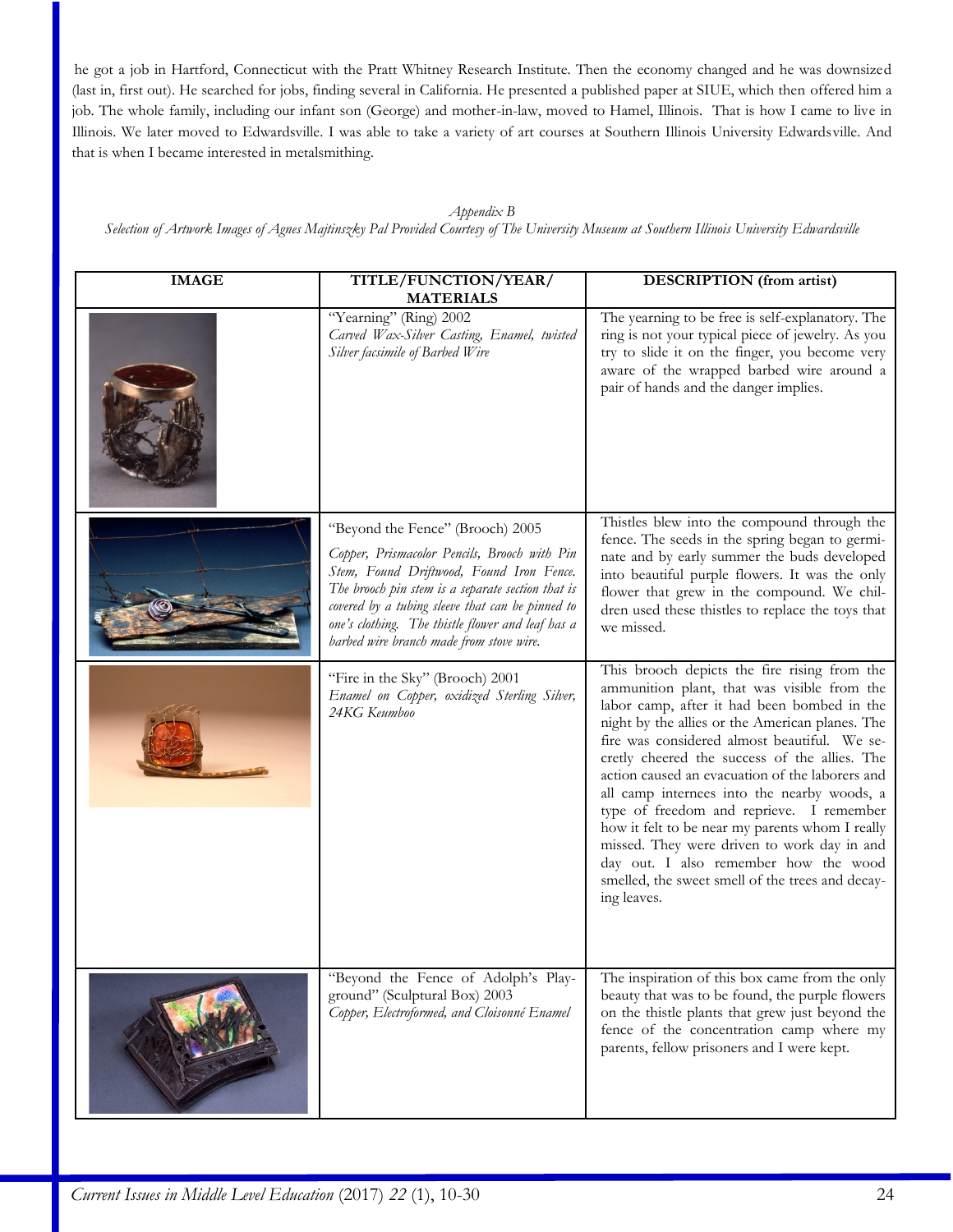| "Violent Furl" (Box) 2003<br>Copper, Electroforming, Enamel, and Iron-<br>Barbed Wire                                                                                   | Our lives were in constant turbulence.<br>We were uprooted and it was hard to see<br>if life would ever return to normal. When<br>we went back home, adjustment never<br>really ended because communism took<br>the place of the previous regime. Our<br>lives were always in a constant upheaval<br>of emotion. My father was even jailed at<br>one time. He was dragged to the secret<br>service for questioning because of letters<br>that he had received from his son living<br>in the USA. That incident with my with<br>my father, is why I left Hungary.                                                                                                                                                                                                                                                                                                                                                                                                                                                                                                                                                                                                                                                                                                                                                                                                                                                                                                                                                                                                                                                                                                                                                                                                                                                                                                                                                                            |
|-------------------------------------------------------------------------------------------------------------------------------------------------------------------------|---------------------------------------------------------------------------------------------------------------------------------------------------------------------------------------------------------------------------------------------------------------------------------------------------------------------------------------------------------------------------------------------------------------------------------------------------------------------------------------------------------------------------------------------------------------------------------------------------------------------------------------------------------------------------------------------------------------------------------------------------------------------------------------------------------------------------------------------------------------------------------------------------------------------------------------------------------------------------------------------------------------------------------------------------------------------------------------------------------------------------------------------------------------------------------------------------------------------------------------------------------------------------------------------------------------------------------------------------------------------------------------------------------------------------------------------------------------------------------------------------------------------------------------------------------------------------------------------------------------------------------------------------------------------------------------------------------------------------------------------------------------------------------------------------------------------------------------------------------------------------------------------------------------------------------------------|
| "Adolph's Playground" (Thistle Teapot)<br>2003<br>Raised bowl form of Copper. Constructed and<br>formed by chasing and repoussé. Handle and spout<br>made of speculums. | This piece brings back bittersweet memo-<br>ries. Shortly after we arrived at Unterte-<br>menau, where a brick factory was located,<br>we found it was newly converted to pro-<br>ducing clay sewer pipes. To keep up with<br>the need to replace damaged infrastruc-<br>ture there was an ever-increasing demand<br>for the sewer pipes, and a constant pres-<br>sure and rush to manufacture them.<br>Working the clay, this is where my par-<br>ents were made slave laborers. Day in<br>and day out and with hardly any rest, they<br>logged the heavy wheelbarrows filled with<br>the wet clay. While our parents were at<br>work, the children of the compound had<br>nothing to do. We had discovered how<br>abandoned we were. We missed our par-<br>ents who were at work, from dawn to<br>dusk, day in and day out. We had noth-<br>ing to do. No toys, tools, games, no<br>school to attend, only the gnawing feeling<br>of hunger, and because we missed our<br>parents, our feeling of loneliness. Utiliz-<br>ing our imagination, we played with what-<br>ever we found for our amusement; mud,<br>pebbles, even leaves. At some point we<br>discovered the thistles that the wind blew<br>in through the barbed fence. They were<br>covered with their tiny hooks, making<br>them stick to everything, our clothes, our<br>hair and even to each other. Disregarding<br>their sharp and ugly stickers, we gathered<br>these tiny gifts of the wind. We made<br>sculptures from thistles by sticking them<br>together and sticking them to ourselves.<br>Weeks had passed while at this new and<br>strange place of Untertemenau. I was<br>missing everything we left that spelled<br>home. This is where my eighth birthday<br>found me. It was a dark period for us. I<br>was so thankful for the thistle basket the<br>other children made for me and surprised<br>me with on my birthday. What a precious<br>gift it was. |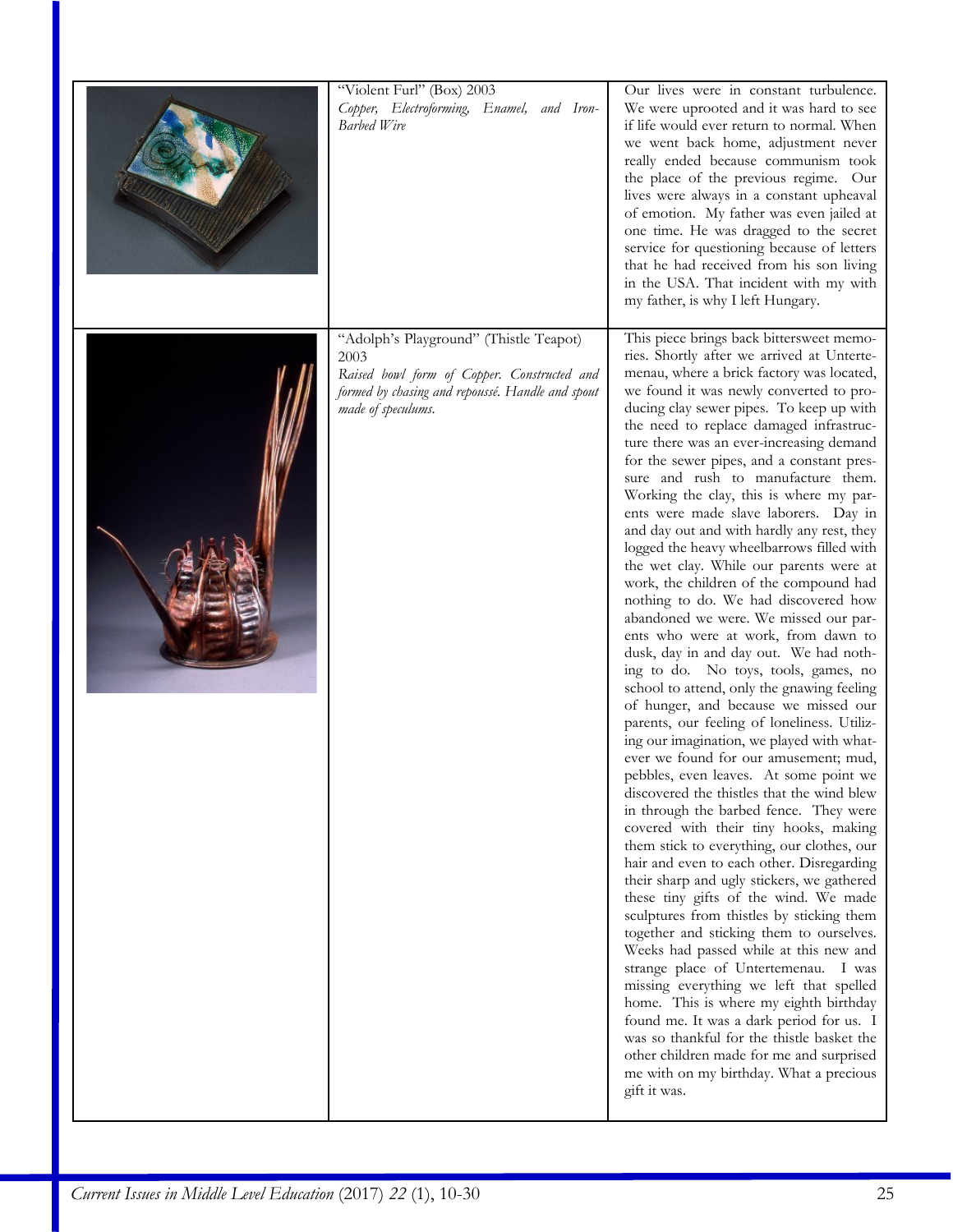| "Adolph's Playground: In the<br>woods" (Teapot) 2003<br>Copper constructed and forged, speculum-formed<br>handle and spout                                                                                                                                           | In the fall of 1944 during our captivity,<br>my parents were put in the forced-labor<br>camps, were they worked in factories of<br>Untertemenau and its sister town of<br>Obertemenau. The factories came under<br>attack by the American allies. During a<br>particularly successful bombing campaign<br>they blew up the ammunition factory<br>nearby. As the fire was spreading, it cre-<br>ated a progressive succession of ear shat-<br>tering noise. Our captors panicked, know-<br>ing their production quota would fall be-<br>hind when losing labor; they chased us all<br>into the woods for safety. I spent that<br>night with my parents realizing how much<br>I missed them! For the first time in my<br>short life, I noticed the delicious fragrance<br>in the woods. The spiraled-circular pat-<br>tern inside the teapot represents the rings<br>of a tree. I chose copper because it is a<br>soft and pliable metal, suitable for heat<br>coloration in the color range I was consid-<br>ering. The teapot design allowed for a<br>variety of expressions, including repre-<br>senting the spirit of the woods and the<br>feeling of being almost free. It captured<br>my fantasy. I could at times imagine and<br>make up stories or dreams in my mind. |
|----------------------------------------------------------------------------------------------------------------------------------------------------------------------------------------------------------------------------------------------------------------------|-----------------------------------------------------------------------------------------------------------------------------------------------------------------------------------------------------------------------------------------------------------------------------------------------------------------------------------------------------------------------------------------------------------------------------------------------------------------------------------------------------------------------------------------------------------------------------------------------------------------------------------------------------------------------------------------------------------------------------------------------------------------------------------------------------------------------------------------------------------------------------------------------------------------------------------------------------------------------------------------------------------------------------------------------------------------------------------------------------------------------------------------------------------------------------------------------------------------------------------------------------------------------------|
| "Grandma's Memory" (Neckpiece) 2003<br>(full and detail)<br>Locket, outer shell - formed on the hydraulic press,<br>hinged, constructed of silver, etched photo image on<br>copper, cast miniature baby shoes. Barbed wire<br>neckpiece made of twisted silver wire. | This locket is dedicated to my grandmoth-<br>er whom I never had the chance to know.<br>When the locket is opened, you see a pic-<br>ture of three figures of myself as a baby,<br>my mother and my cousin. My grand-<br>mother was represented only by the house<br>that stands behind us, which was her es-<br>tate/farm home. On the right side of the<br>opened locket hangs a tiny pair of baby<br>shoes, cast in silver and enameled red.<br>They represent the red shoes my grand-<br>mother gave me when I took my first<br>steps as a toddler. Her memory lives on in<br>the stories told to me by my mother. Also,<br>the red enameled copper spiral - signify-<br>ing life force, is set in a bezel like a pre-<br>cious stone.                                                                                                                                                                                                                                                                                                                                                                                                                                                                                                                                  |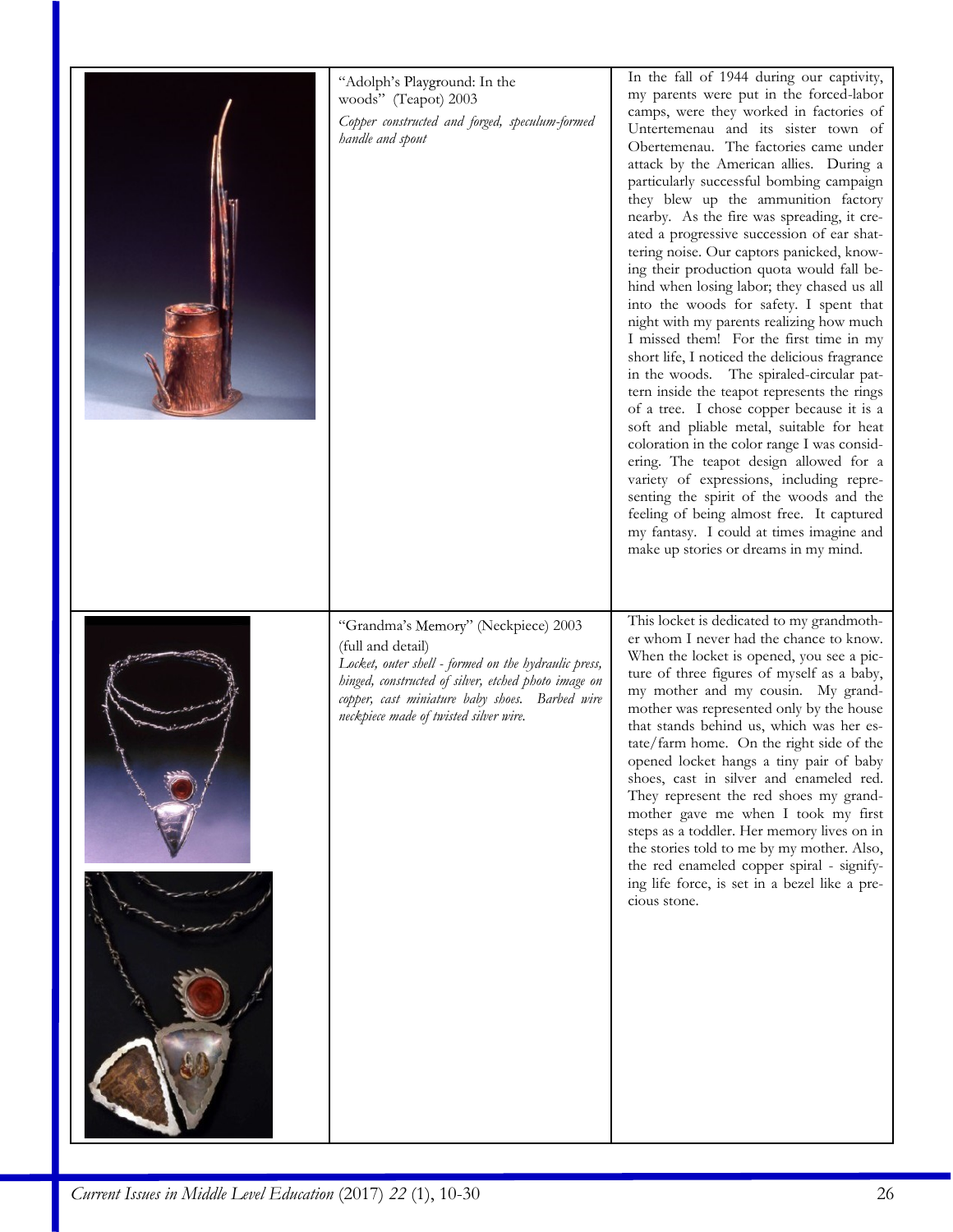| "Haunted Pilgrimage" (Neckpiece) 2004<br>Sterling Silver, barbed wire, enamel                                                      | My mother took me through Slovakia to<br>visit my aunt. I was about 12 years old. We<br>were on a trip from Prague to Slovakia<br>through the Carpathian Mountains on our<br>way to find my aunt. I remember thinking<br>how close we were to my grandmother's<br>place. At least I imagined we were close. Of<br>course, my grandmother no longer lived<br>there and I wondered what became of her<br>and the family, my uncle and the two chil-<br>dren. They were taken away and imprisoned<br>behind barbed wire and then exterminated.<br>This personal pilgrimage was my looking for<br>a connection to my grandmother. We had to<br>go through Prague to get to Slovakia in or-<br>der to see my aunt because Hungary was at<br>odds with SlovakiaIt was Czech Slovakia<br>at the time.                                                                                                                                                                                                                                                                                                                                                                                   |
|------------------------------------------------------------------------------------------------------------------------------------|----------------------------------------------------------------------------------------------------------------------------------------------------------------------------------------------------------------------------------------------------------------------------------------------------------------------------------------------------------------------------------------------------------------------------------------------------------------------------------------------------------------------------------------------------------------------------------------------------------------------------------------------------------------------------------------------------------------------------------------------------------------------------------------------------------------------------------------------------------------------------------------------------------------------------------------------------------------------------------------------------------------------------------------------------------------------------------------------------------------------------------------------------------------------------------|
| "Shelter" (Sculpture) 1998<br>Copper, formed, hammered folds, cold joining,<br>riveted                                             | This represents a place of safety and protec-<br>tion. You can see out but you can hardly see<br>in. There are several hiding places in it. The<br>design is meant to look like leather and/or<br>armor protecting the people within.                                                                                                                                                                                                                                                                                                                                                                                                                                                                                                                                                                                                                                                                                                                                                                                                                                                                                                                                            |
| "Safe-House" (Sculpture) 1998<br>Sterling Silver, Steel with Fine Silver Dama-<br>scene inlay, formed, casted, fabrication, chased | The Swedish diplomat Raoul Wallenberg in<br>1944, during the dark days of the German<br>occupation of Hungary, saved thousands of<br>Hungarian Jews from deportation and cer-<br>tain death in the Nazi extermination camps.<br>When any Jews presented themselves at the<br>Swedish embassy in Budapest to apply for<br>immigration papers, they would be granted<br>safety and issued a letter of protection for<br>each. Wallenberg used his own funds to buy<br>buildings in Budapest establishing safe hous-<br>es for the Jews. He risked his own life for<br>some 5000 or more Jews to be transferred to<br>Swedish-sponsored safe houses as well as<br>giving them food and medical attention. This<br>sterling silver container alludes to the shape<br>of a shelter or place of safety. The cast<br>screen-like grid covers the top, giving a sense<br>of freedom to look out and upward yet still<br>protected. The black damascene iron repre-<br>sents a secret portal for entering and exiting.<br>The inlaid silver lines on the chiseled iron,<br>and chased surface grid, camouflage the<br>opening to all who may not know of the<br>existence of the shelter. |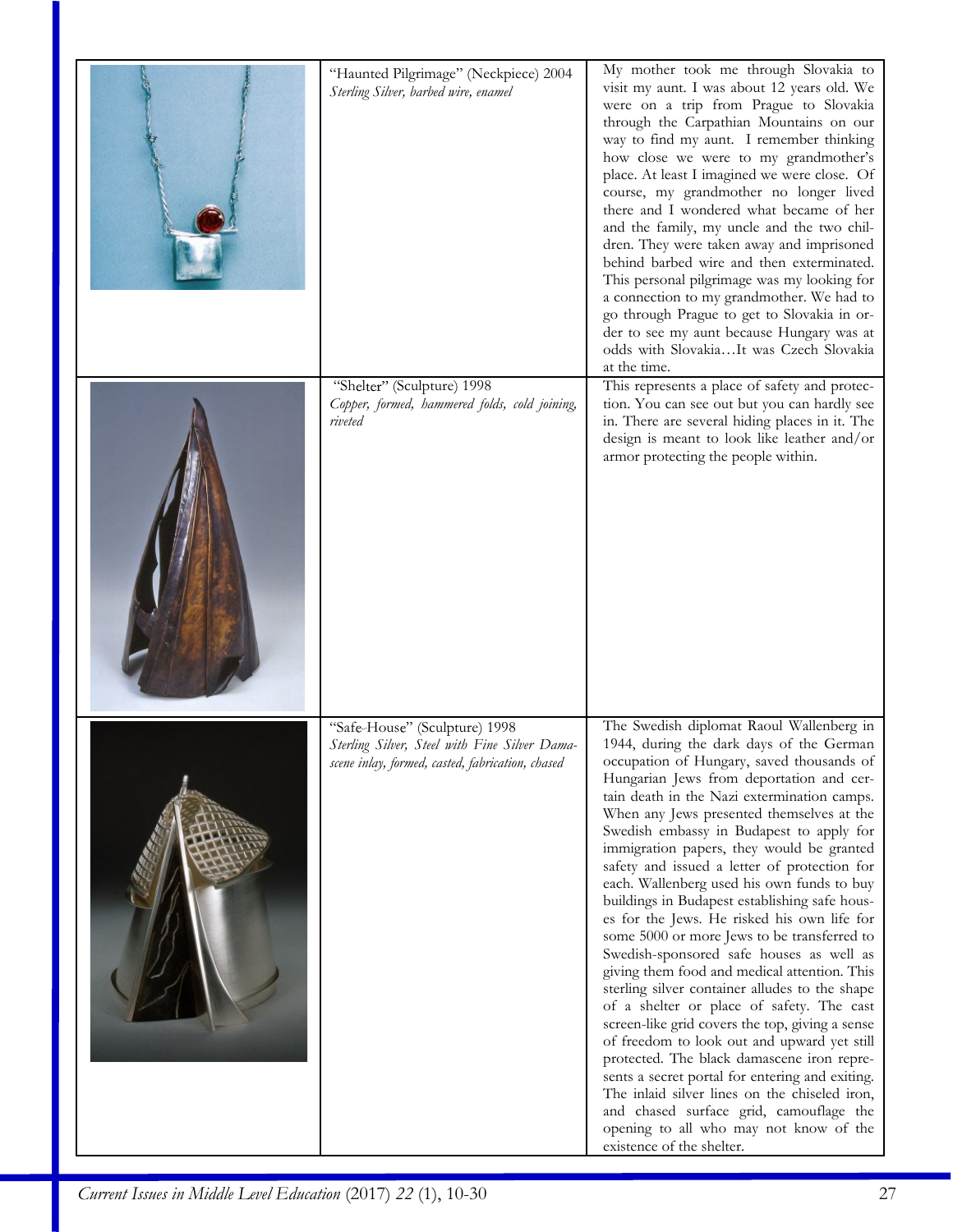| "In Flux" (Sculpture) 2004<br>Sterling Silver, Raising, Fabrication, Cast Molten<br>Glass, Acrylic | In 1956, students and intellectuals in<br>Hungary started a movement to free the<br>Hungarian country from the Russian<br>Block and Russian government influence.<br>As a university student at that time I par-<br>ticipated in the Hungarian Revolt. The<br>two opposing sides are represented in this<br>sculpture entitled "In Flux".                                                                                                                                                                                                                                                                                                                                                                                                                                                                          |
|----------------------------------------------------------------------------------------------------|--------------------------------------------------------------------------------------------------------------------------------------------------------------------------------------------------------------------------------------------------------------------------------------------------------------------------------------------------------------------------------------------------------------------------------------------------------------------------------------------------------------------------------------------------------------------------------------------------------------------------------------------------------------------------------------------------------------------------------------------------------------------------------------------------------------------|
| "Escape" (Brooch) 2004<br>Rutilated Quartz, Sterling Silver, fabrication, roll<br>printing         | It represents the time, towards the end of<br>the war when we succeeded in freeing<br>ourselves from our captors, whose inten-<br>tion was extermination for all of us. A<br>group of us were able to escape from an<br>unapproachable area when our captors<br>were distracted.                                                                                                                                                                                                                                                                                                                                                                                                                                                                                                                                   |
| "Sustenance I" (Ladle) 1998<br>Reticulation of #820 Silver, Sterling Silver, fabri-<br>cation      | A ladle serves food and drink, providing<br>sustenance. At the labor camp every night<br>the "slop" would arrive from the kitchen<br>to feed us, the camp prisoners, in a large<br>kettle. It was not served with silver<br>spoons. It was distributed by using a<br>beaten-up cup with a long handle. At<br>times they served us dry grass that was<br>reconstituted with hot water poured over<br>it. This grass soup, I could never swallow.<br>My parents had a piece of salami with<br>them from Hungary, which they had<br>squirrelled away. This they sliced into<br>bits, putting it on the grass mixture for<br>which I would be rewarded for eating it.<br>My parents never ate the salami because<br>they were saving it for me and for the<br>worst possible times including when we<br>were starving. |
| "At Watch" (Box) 1998<br>Brass, Green Tourmaline                                                   | Hinged Brass box with transparent green<br>tourmaline cabochon stone.<br>This sculptural container has a periscope<br>type-handle for peering out from this<br>place of hiding.                                                                                                                                                                                                                                                                                                                                                                                                                                                                                                                                                                                                                                    |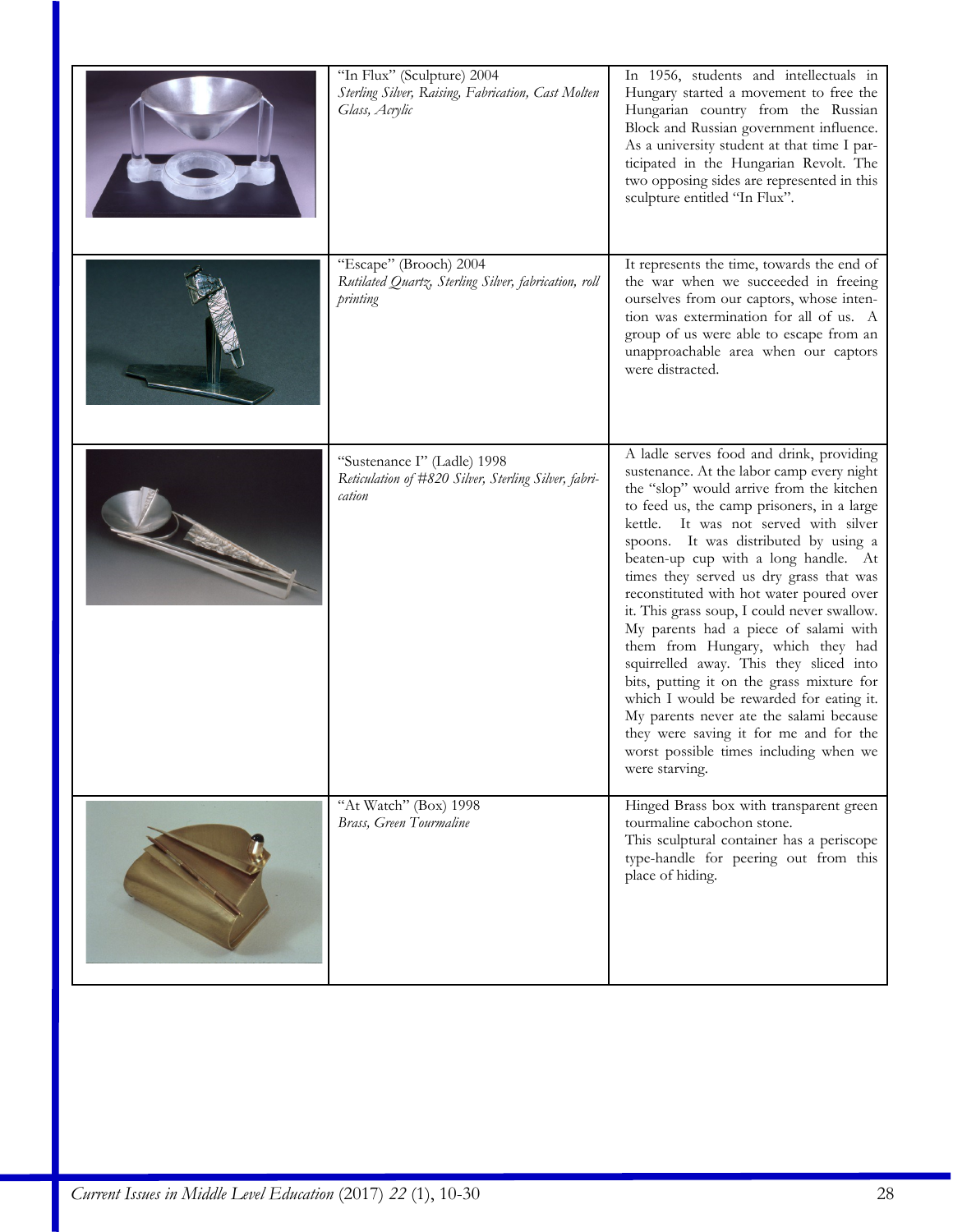| WASHING<br><b>A BASE AND A MAIN</b><br>AUCH AN ENGENHANGER<br><b>WINDOWS IN A COL</b><br>BURG PEUPL<br>HEJNRICH HEINE<br>SATURA ABRIGAN | "Kristallnacht" (Glass sculpture) 2000<br>Cast and slumped (molten) glass in the shape of a<br>book with the quote trapped between the pages.<br>When the book is lit from behind, the text becomes<br>visible. Glass, etched glass page with Heinrich<br>Heine's statement | "Where books are burned, in the end<br>people will." The noted German poet,<br>Heinrich<br>Heine<br>wrote<br>and<br>the<br>"prediction" preceded by nearly a hun-<br>dred years the infamous events of No-<br>vember 9 <sup>th</sup> , 1938. On that night and the<br>nights that followed, all over Germany<br>books were burning in public places.<br>That night in history is referred to as the<br>night of the broken glass or<br>"Kristallnacht". The list of books des-<br>tined to be burned on the pyre, was an<br>ever-growing one, even to include classic<br>authors, common only in that they did<br>not tow the official political line.<br>The wave of lethal vandalism was in-<br>structed by Hitler, in revenge towards a<br>killing incident by a 17 year old Polish<br>Jew, who on November 7, 1938, shot<br>and killed the third secretary of the<br>Reich's embassy in Paris. "Evidence<br>that these November decreed pogroms<br>of persecutions, massacres, and extermi-<br>nations, came to be known collectively<br>as "Kristallnacht" (Crystal Night or<br>Night of Broken Glass). These actions<br>were anything but spontaneous, illustrat-<br>ed by the telegram sent by Gestapo<br>Chief Heinrich Mueller to all police<br>units" Mueller instructed, "action against<br>Jews and especially their synagogues will<br>take place in all of Germany. These are<br>not to be interfered with." (The Holo-<br>caust Chronicle - a History in Word and<br>Pictures. $- p.123$ ). |
|-----------------------------------------------------------------------------------------------------------------------------------------|-----------------------------------------------------------------------------------------------------------------------------------------------------------------------------------------------------------------------------------------------------------------------------|------------------------------------------------------------------------------------------------------------------------------------------------------------------------------------------------------------------------------------------------------------------------------------------------------------------------------------------------------------------------------------------------------------------------------------------------------------------------------------------------------------------------------------------------------------------------------------------------------------------------------------------------------------------------------------------------------------------------------------------------------------------------------------------------------------------------------------------------------------------------------------------------------------------------------------------------------------------------------------------------------------------------------------------------------------------------------------------------------------------------------------------------------------------------------------------------------------------------------------------------------------------------------------------------------------------------------------------------------------------------------------------------------------------------------------------------------------------------------------------------------------|
|                                                                                                                                         | "Icy Descent" (Brooch) 2004<br>Sterling Silver, rough Aquamarine stone, silver<br>casting of burnt-out wood                                                                                                                                                                 | I have memories of being marched by the<br>Germans down snowy and icy mountains,<br>holding onto my mother's hand as we<br>were herded along to the next labor<br>camp. Our campsite was very scenic and<br>overlooked the town. We were strategi-<br>cally placed at the top edge of a dam<br>overlooking an enormous lake. Hearing<br>them talk, our elders suspected our cap-<br>tors were using us as human shields<br>against bomb attacks by their enemy. A<br>cavernous room served to house us all,<br>men, women and children. We slept on<br>the floor on top of just a thin layer of<br>straw. As we later learned, our elders<br>were correct. We had served as human<br>shields against the allied bomb raids.                                                                                                                                                                                                                                                                                                                                                                                                                                                                                                                                                                                                                                                                                                                                                                                |